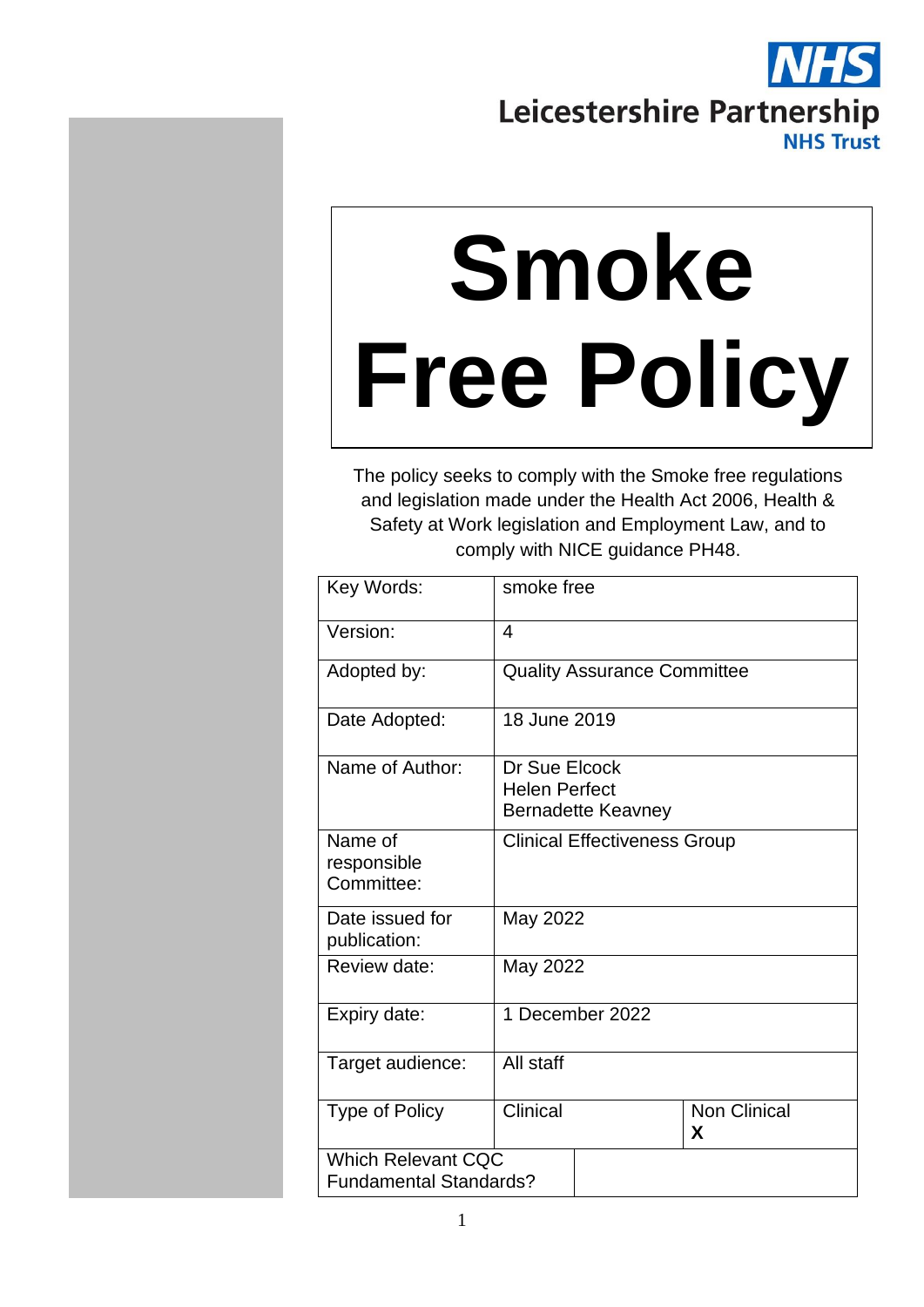**During the covid pandemic, as a pragmatic, interim measure the smoke free policy has been relaxed on our acute wards to allow and respect the choice of our acutely unwell patients, to use the option of smoking and vaping in designated outdoor areas / courtyards.**

**This promotes a more secure safe distance for those smoking instead of congregating around hospital boundaries.** 

**This is in addition to the support offered to patients on admission to discuss and explore smoking cessation.**

**This does not apply to longer stay wards which remain smoke free. This will be subject to ongoing review.**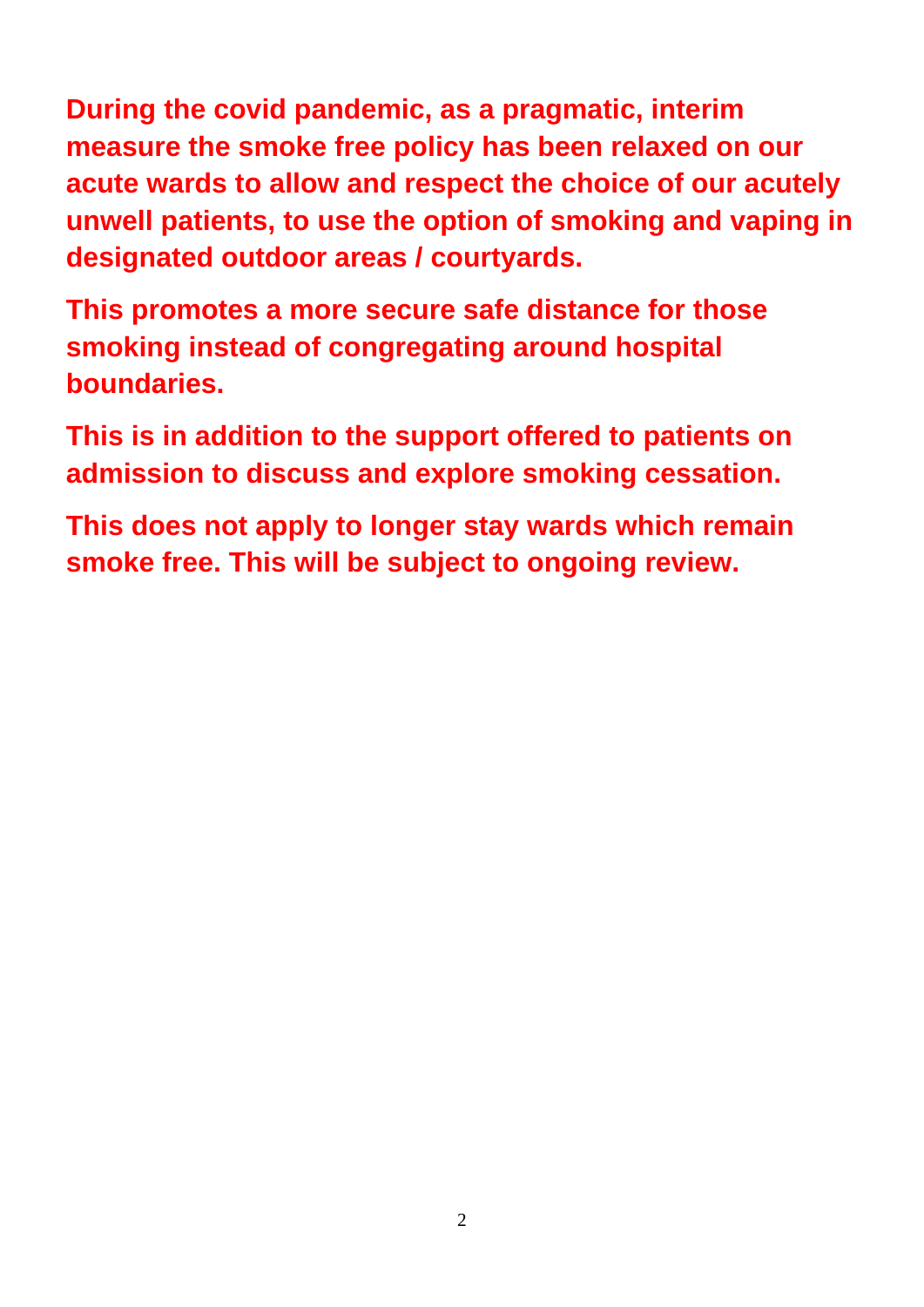#### **Contents Page**

| <b>Section</b> | Area                                          | <b>Page Number</b>                           |    |
|----------------|-----------------------------------------------|----------------------------------------------|----|
|                | <b>Version Control and Summary of Changes</b> | 6                                            |    |
|                | <b>Definitions That Apply to This Policy</b>  | 6                                            |    |
|                |                                               | <b>Equality Statement</b>                    | 8  |
|                | <b>Due Regard</b>                             |                                              | 9  |
| 1.0            |                                               | <b>Purpose of the Policy</b>                 | 9  |
| 2.0            |                                               | <b>Summary and Key Points</b>                | 9  |
|                | 2.1                                           | The NHS 10 Year Plan                         | 10 |
| 3.0            | <b>Scope</b>                                  |                                              | 10 |
|                | 3.1                                           | <b>Related Documents</b>                     | 11 |
|                | 3.2                                           | Legal Requirements                           | 11 |
| 4.0            | <b>Helping People Stop Smoking</b>            |                                              | 12 |
|                | 4.1                                           | Withdrawal Management in Inpatient Settings  | 12 |
|                | 4.2                                           | Smoking by Users of Community Based Services | 12 |
| 5.0            | <b>Roles and Responsibilities</b>             |                                              | 12 |
|                | 5.1                                           | The Trust                                    | 12 |
|                | 5.2                                           | <b>Directorates</b>                          | 13 |
|                | 5.3                                           | <b>Team Managers</b>                         | 13 |
|                | 5.4                                           | <b>Crisis Services and Liaison Staff</b>     | 13 |
|                | 5.5                                           | <b>Inpatient Staff</b>                       | 14 |
|                | 5.6                                           | <b>Community Staff</b>                       | 14 |
|                | 5.7                                           | All Staff                                    | 15 |
|                | 5.8                                           | Human Resources Department                   | 16 |
|                | 5.9                                           | Smokers in the Community                     | 16 |
| 6.0            | <b>Facilitated Smoking</b>                    |                                              | 17 |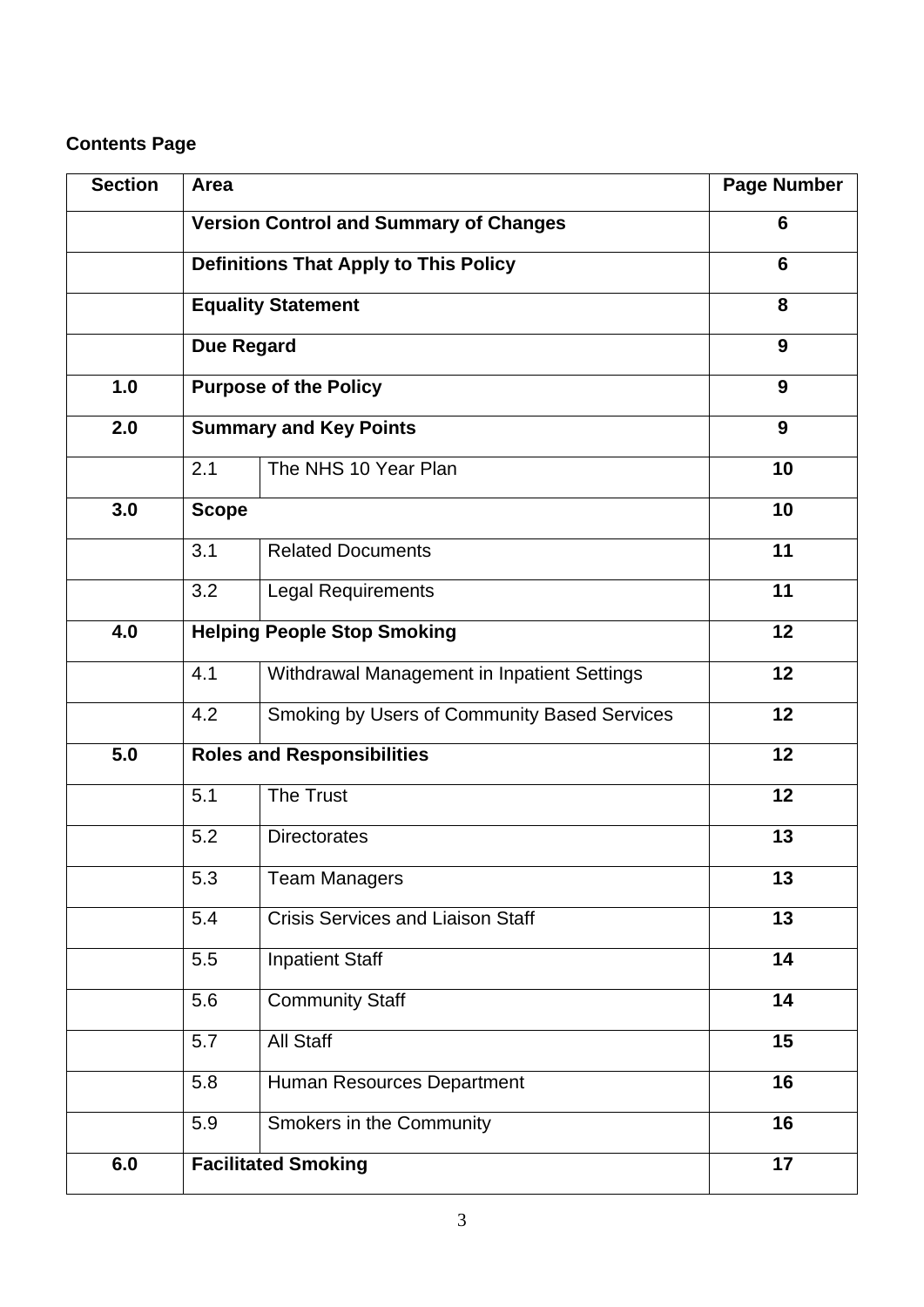| <b>Section</b>          | Area                                                             | <b>Page Number</b>                                                                         |    |  |
|-------------------------|------------------------------------------------------------------|--------------------------------------------------------------------------------------------|----|--|
| 7.0                     | <b>Communicated Strategy in Relation to This Policy</b>          |                                                                                            | 17 |  |
|                         | 7.1                                                              | <b>Information for Service Users</b>                                                       | 17 |  |
| 8.0                     |                                                                  | <b>Nicotine Replacement Therapy (NRT)</b>                                                  | 17 |  |
|                         | 8.1                                                              | Provision of NRT                                                                           | 18 |  |
|                         | 8.2                                                              | <b>Restricting Tobacco Access</b>                                                          | 18 |  |
|                         | 8.3                                                              | Mental State Monitoring During Smoking Cessation                                           | 18 |  |
| 9.0                     | e-Cigarettes                                                     |                                                                                            | 18 |  |
|                         | 9.1                                                              | e-Cigarette Use in Inpatient Settings                                                      | 19 |  |
|                         | 9.2                                                              | Managing Charging Risks in Inpatient Settings                                              | 19 |  |
|                         | 9.3                                                              | e-Cigarette use in Community Services                                                      | 20 |  |
| 10.0                    |                                                                  | <b>Building Concordance With Service Users</b>                                             | 20 |  |
| 11.0                    | <b>Working With Service Users Who Smoke in Their Homes</b><br>21 |                                                                                            |    |  |
| 12.0                    | 22<br><b>Incident Reporting</b>                                  |                                                                                            |    |  |
| 13.0                    | <b>Smoking and Tobacco Control in the Workplace</b>              |                                                                                            | 22 |  |
|                         | 13.1                                                             | <b>Regulations and Actions</b>                                                             | 23 |  |
|                         | 13.2                                                             | Managing Risks Associated With Smoking Activity                                            | 23 |  |
|                         | 13.3                                                             | Co-Operation and Co-Ordination with Landlords<br><b>Housing Associations and Charities</b> | 23 |  |
|                         | 13.4                                                             | Fire Detection and Fire Fighting Equipment                                                 | 23 |  |
|                         | 13.5                                                             | Vaping/e-Cigarette Risk Assessment                                                         | 23 |  |
|                         | 13.6                                                             | Dissemination and Implementation Arrangements                                              | 24 |  |
|                         | 13.7                                                             | <b>Training Requirements</b>                                                               | 24 |  |
| <b>Appendices</b>       |                                                                  |                                                                                            |    |  |
| 1                       | Smoke Free Care Pathway for Community Service Users              |                                                                                            | 25 |  |
| $\overline{2}$          | Smoke Free Pathway for Inpatients<br>26                          |                                                                                            |    |  |
| $\mathbf{3}$            | <b>Policy Monitoring Section</b><br>27                           |                                                                                            |    |  |
| $\overline{\mathbf{4}}$ | <b>Policy Training Requirements</b><br>28                        |                                                                                            |    |  |
| $\overline{\mathbf{5}}$ | Due Regard Screening Template<br>29                              |                                                                                            |    |  |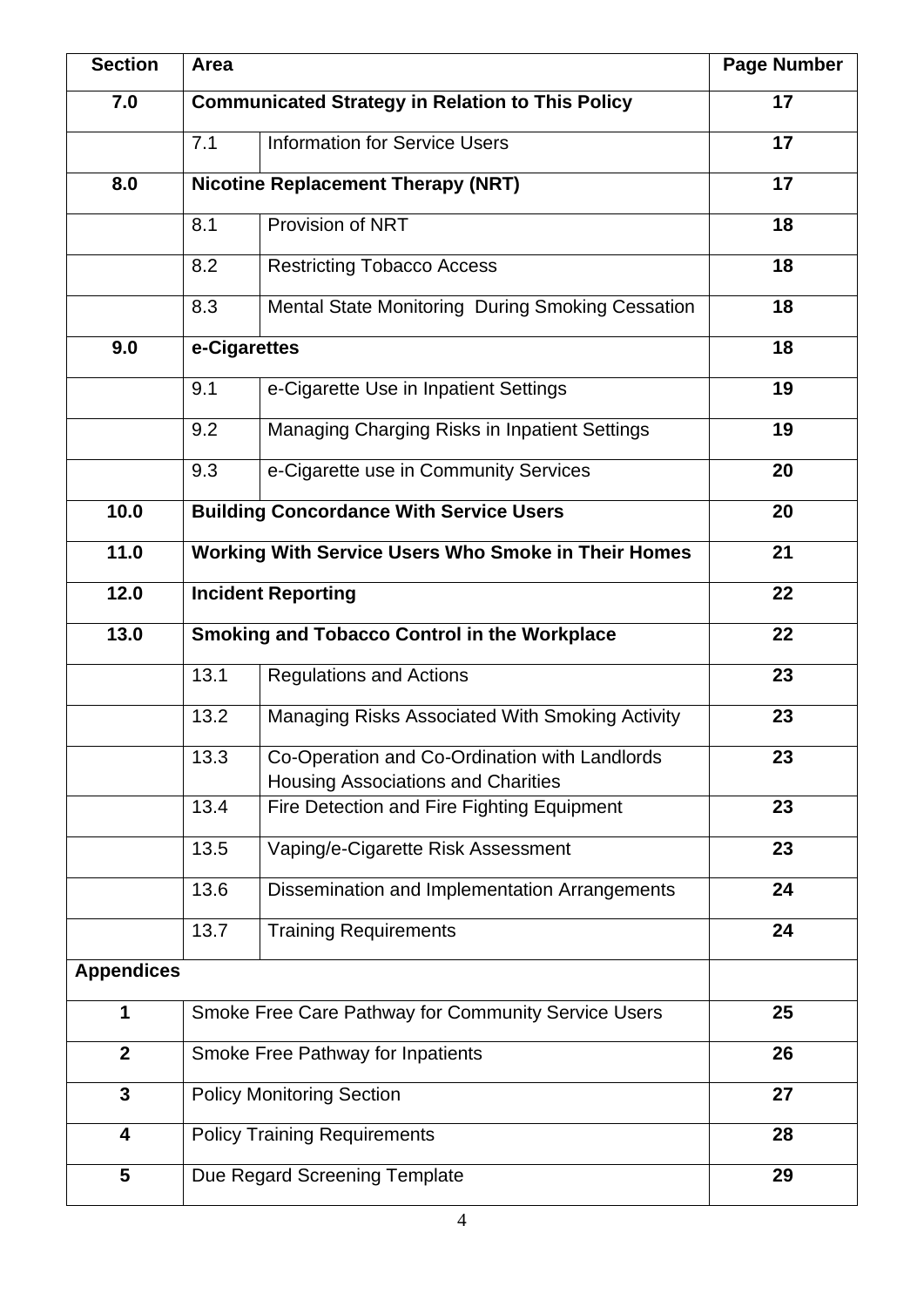| <b>Section</b> | Area                                       | <b>Page Number</b> |
|----------------|--------------------------------------------|--------------------|
|                | The NHS Constitution                       | 30                 |
|                | <b>Privacy Impact Assessment Screening</b> | 31                 |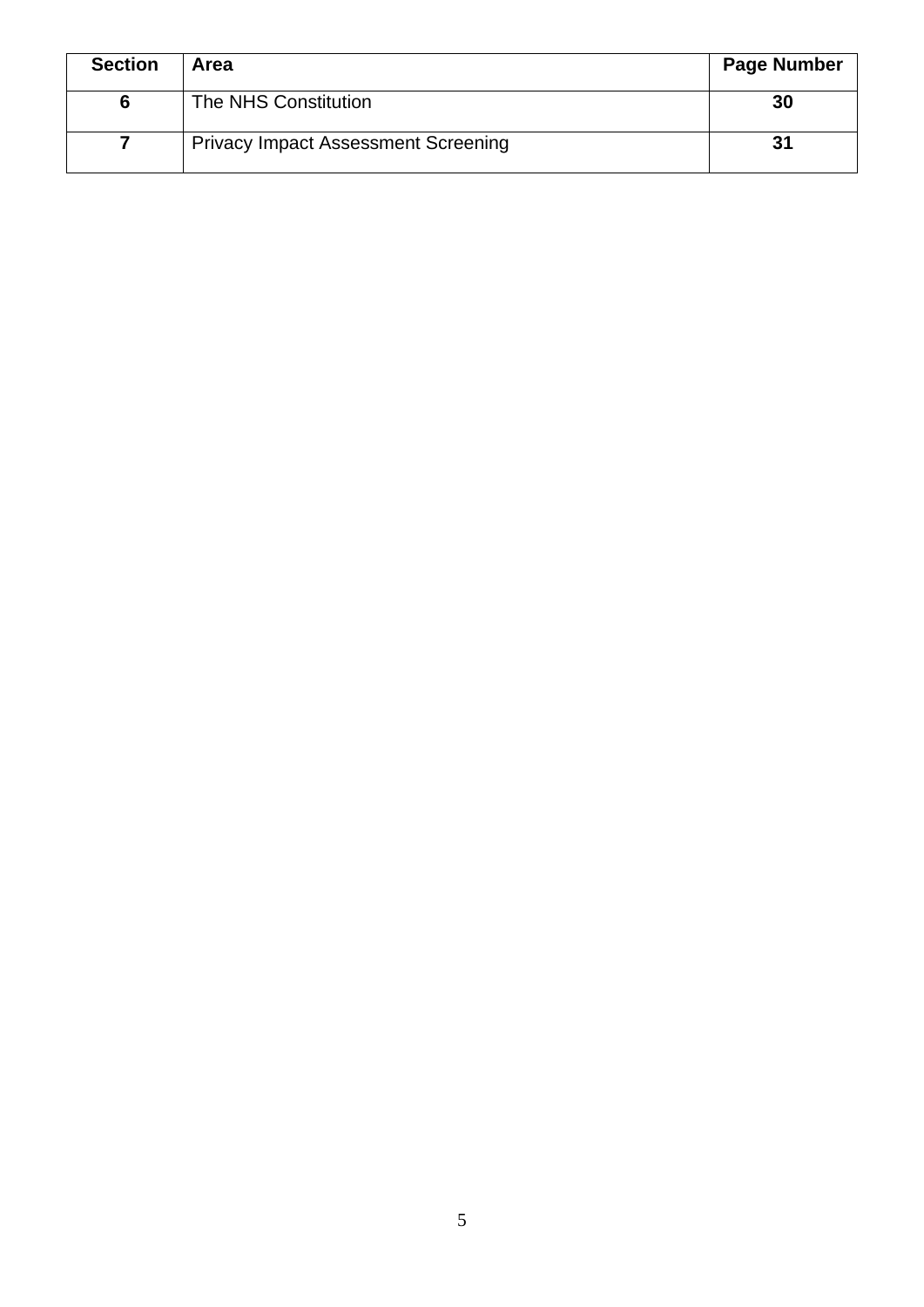#### **Version Control and Summary of Changes**

| <b>Version</b><br>number    | <b>Date</b>       | <b>Comments</b><br>(description change and amendments)                                                                                                                                                                                                                                                                                                     |
|-----------------------------|-------------------|------------------------------------------------------------------------------------------------------------------------------------------------------------------------------------------------------------------------------------------------------------------------------------------------------------------------------------------------------------|
| Draft Version<br>2.1        | <b>July 2014</b>  |                                                                                                                                                                                                                                                                                                                                                            |
| <b>Draft Version</b><br>2.5 | August 2014       |                                                                                                                                                                                                                                                                                                                                                            |
| <b>Draft Version</b><br>2.8 | September<br>2014 | Additional ecig information, recharging safely,<br>amendment to searching item in Section 6                                                                                                                                                                                                                                                                |
| Draft version<br>2.9        | September<br>2015 | Revised to reflect developments led by the Smoke<br><b>Free Action Group</b>                                                                                                                                                                                                                                                                               |
| Draft version<br>2.11       | October 2015      | Revised following input from Smoke Free Action<br>Group                                                                                                                                                                                                                                                                                                    |
| 2.12                        | February 2016     | <b>Final Draft</b>                                                                                                                                                                                                                                                                                                                                         |
| 3.1                         | September<br>2017 | Brings together the developments since 2016                                                                                                                                                                                                                                                                                                                |
| 4.0                         | March 2019        | Complete re-write of the policy                                                                                                                                                                                                                                                                                                                            |
| 4.0                         | May 2021          | Policy extended for one year. At present this<br>policy is only partially being fulfilled due to the<br>constraints of the Pandemic, CQC have been<br>advised and are fully aware of the situation.<br>Return to full compliance with the policy is part of<br>the DMH Triple R plans for inpatients and will be<br>rolled out over the remainder of 2021. |

#### **Stakeholders and Consultation**

#### **Key individuals involved in developing the document**

| <b>Name</b>               | <b>Designation</b>                                    |
|---------------------------|-------------------------------------------------------|
| Dr Sue Elcock             | <b>Medical Director</b>                               |
| <b>Helen Perfect</b>      | Head of Adult Mental Health Services Crisis & Liaison |
| <b>Bernadette Keavney</b> | Head of Trust Health and Safety Compliance            |
| Jenny Dolphin             | Adult Mental Health Clinical Governance Manager       |
| Zaheera Chatra            | Stop Smoking Lead Leicestershire County Council       |

#### **Circulated to the following individuals for comment**

| <b>Name</b>                           | <b>Designation</b> |
|---------------------------------------|--------------------|
| Members of the Smoke Free LPT         |                    |
| Group                                 |                    |
| Members of the Clinical Effectiveness |                    |
| Group                                 |                    |

#### **For further information contact:**

#### **Medical Director Leicestershire Partnership NHS Trust**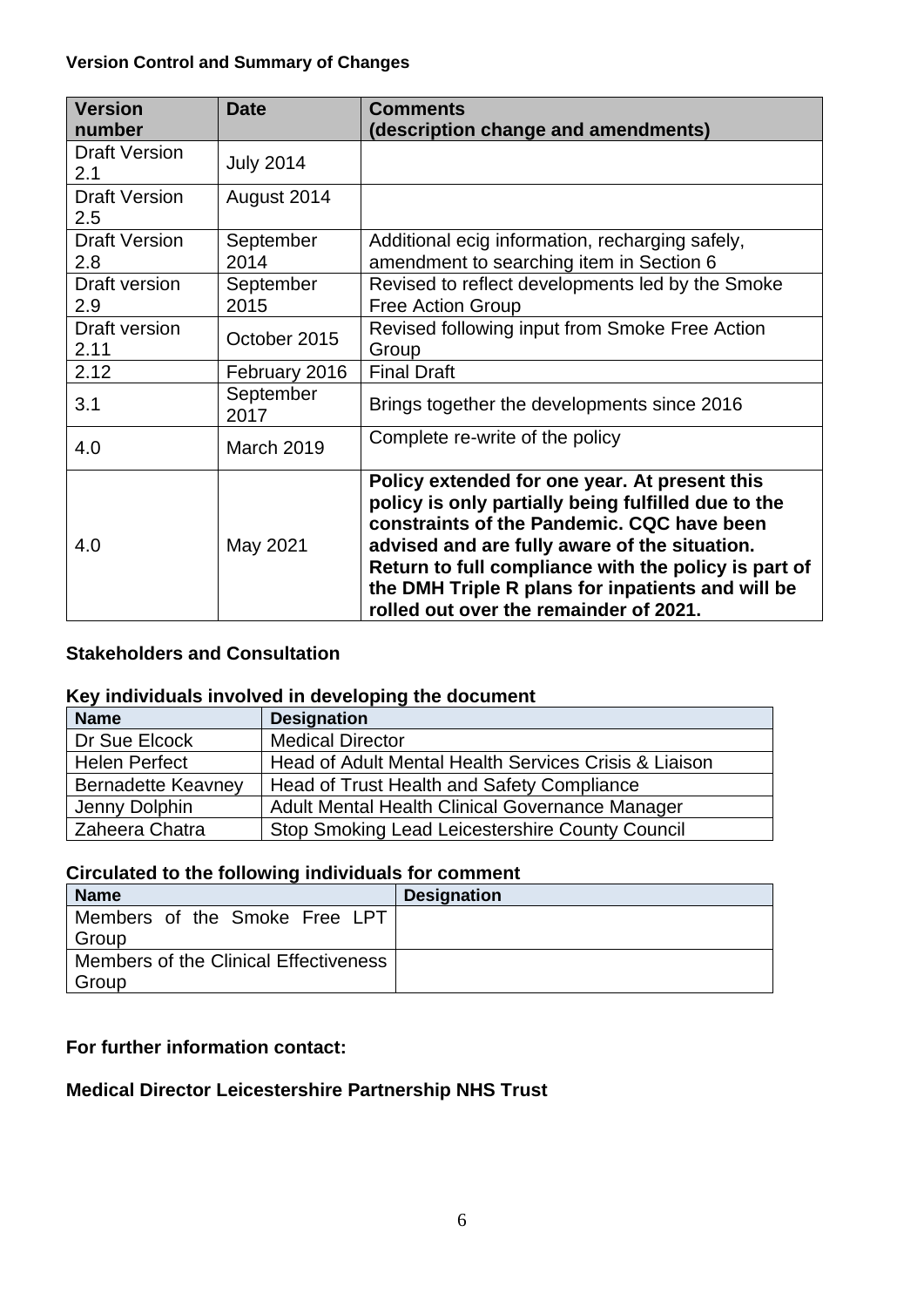## **Definitions that apply to this Policy**

| <b>Peripatetic staff</b>                        | Peripatetic staff are employees who are required to visit<br>premises away from a Trust work base whilst undertaking their                                                                                                                                                                                                                                                                                                                   |
|-------------------------------------------------|----------------------------------------------------------------------------------------------------------------------------------------------------------------------------------------------------------------------------------------------------------------------------------------------------------------------------------------------------------------------------------------------------------------------------------------------|
|                                                 | duties and responsibilities.                                                                                                                                                                                                                                                                                                                                                                                                                 |
| <b>Peripatetic working</b>                      | Peripatetic working relates to employees who are required to                                                                                                                                                                                                                                                                                                                                                                                 |
| responsibilities                                | visit premises away from a Trust work base whilst undertaking<br>their duties and responsibilities                                                                                                                                                                                                                                                                                                                                           |
| <b>Stakeholder</b>                              | This refers to other groups / individuals, who may be affected<br>by this policy, e.g. visitors, contractors                                                                                                                                                                                                                                                                                                                                 |
| <b>Due Regard</b>                               | Having due regard for advancing equality involves:                                                                                                                                                                                                                                                                                                                                                                                           |
|                                                 | Removing or minimising disadvantages suffered by people<br>$\bullet$<br>due to their protected characteristics.                                                                                                                                                                                                                                                                                                                              |
|                                                 | Taking steps to meet the needs of people from protected<br>$\bullet$<br>groups where these are different from the needs of other<br>people.                                                                                                                                                                                                                                                                                                  |
|                                                 | Encouraging people from protected groups to participate in<br>public life or in other activities where their participation is<br>disproportionately low.                                                                                                                                                                                                                                                                                     |
| <b>Electronic</b>                               | Electronic cigarettes are neither electronic nor cigarettes.                                                                                                                                                                                                                                                                                                                                                                                 |
| cigarettes/vaping                               |                                                                                                                                                                                                                                                                                                                                                                                                                                              |
|                                                 | They are nicotine delivery products which are battery-powered<br>(with an in-built battery) and contain either single use or<br>replaceable cartridges that contain pharmacy grade nicotine,<br>food grade flavourings, propylene glycol and/or vegetable<br>glycol.                                                                                                                                                                         |
|                                                 | As the cartridges come in different concentrations of nicotine it<br>is possible to reduce nicotine use as well as maintain current<br>nicotine consumption.                                                                                                                                                                                                                                                                                 |
|                                                 | Vaping refers to the action of using these nicotine delivery<br>products. It differs from smoking in that no smoke is produced                                                                                                                                                                                                                                                                                                               |
|                                                 | For the purpose of this policy, all Electronic Nicotine Delivery<br>Systems (ENDS) or vaporising devices for consuming nicotine<br>will be referred to as e-cigarettes. The products available on<br>the market are all currently unlicensed. However, producers<br>must submit information about their products to Medicines and<br>Healthcare Regulatory Authority (MHRA) via a European<br>Common Entry Gate (EU-CEG) notification portal |
| <b>Specialist smoking</b><br>cessation services | Local smoking cessation services are available to all staff and<br>service users. Details are available at;                                                                                                                                                                                                                                                                                                                                  |
|                                                 | Leicester City Stop Smoking Services<br>http://www.stopsmokingleic.co.uk/                                                                                                                                                                                                                                                                                                                                                                    |
|                                                 | Leicestershire County Council Stop Smoking Services<br>www.quitready.co.uk<br>0345 646 6666                                                                                                                                                                                                                                                                                                                                                  |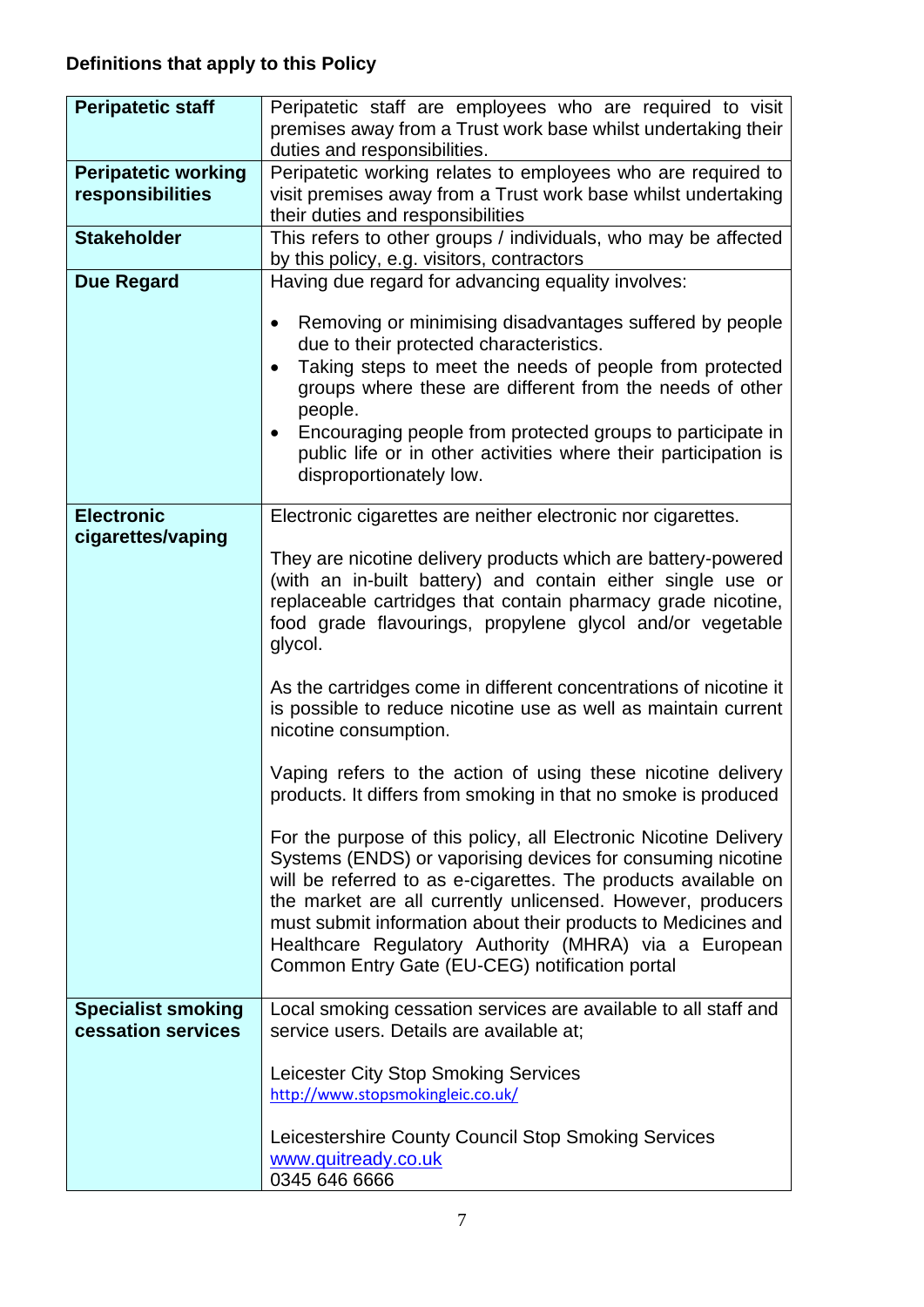|                                | The service offers support in various settings, such as<br>pharmacies, GPs, and community clinics, and a range of<br>interventions, depending on the person's needs and<br>preferences. These interventions can go from providing<br>guided self-help, brief counselling<br>information<br>and<br>interventions, group support, face to face support, telephone<br>support or longer, more intensive, clinical interventions by<br>highly trained specialists. It is envisaged that more intensive<br>support will be needed for people with mental health problems<br>wishing to stop smoking.                                                                                       |
|--------------------------------|---------------------------------------------------------------------------------------------------------------------------------------------------------------------------------------------------------------------------------------------------------------------------------------------------------------------------------------------------------------------------------------------------------------------------------------------------------------------------------------------------------------------------------------------------------------------------------------------------------------------------------------------------------------------------------------|
| <b>Complete</b><br>abstinence  | Smokers who are motivated to stop smoking and are willing to<br>work with a smoking cessation advisor to achieve lasting<br>abstinence.                                                                                                                                                                                                                                                                                                                                                                                                                                                                                                                                               |
| <b>Temporary</b><br>abstinence | Smokers who need NRT (and / or e-cigarettes), to manage the<br>symptoms of nicotine withdrawal for the duration of an<br>admission but do not wish to quit smoking in the longer term.                                                                                                                                                                                                                                                                                                                                                                                                                                                                                                |
| <b>Harm Reduction</b>          | This refers to the practice of switching to a substance or<br>behaviour that reduces risks rather than eliminating them.<br>Interventions aimed at reducing the harms associated with<br>smoking, especially with people unable to commit to<br>abstinence by:<br>Ensuring they know that licensed nicotine-containing<br>products (such as nicotine patches, gum, or spray) make<br>it easier to cut down prior to stopping, or to reduce the<br>amount they smoke.<br>Advise service users that they can continue to use<br>$\bullet$<br>licensed nicotine-containing products in the long term,<br>rather than risk relapsing after they have stopped, or<br>reduced their smoking |

#### **All LPT Policies can be provided in large print or Braille formats, if requested, and an interpreting service is available to individuals of different nationalities who require them.**

Did you print this document yourself?

Please be advised that the Trust discourages the retention of hard copies of policies and can only guarantee that the policy on the Trust website is the most up-to-date version.

#### **Equality Statement**

Leicestershire Partnership NHS Trust (LPT) aims to design and implement policy documents that meet the diverse needs of our service, population and workforce, ensuring that none are placed at a disadvantage over others. It takes into account the provisions of the Equality Act 2010 and advances equal opportunities for all. This document has been assessed to ensure that no one receives less favourable treatment on the protected characteristics of their age,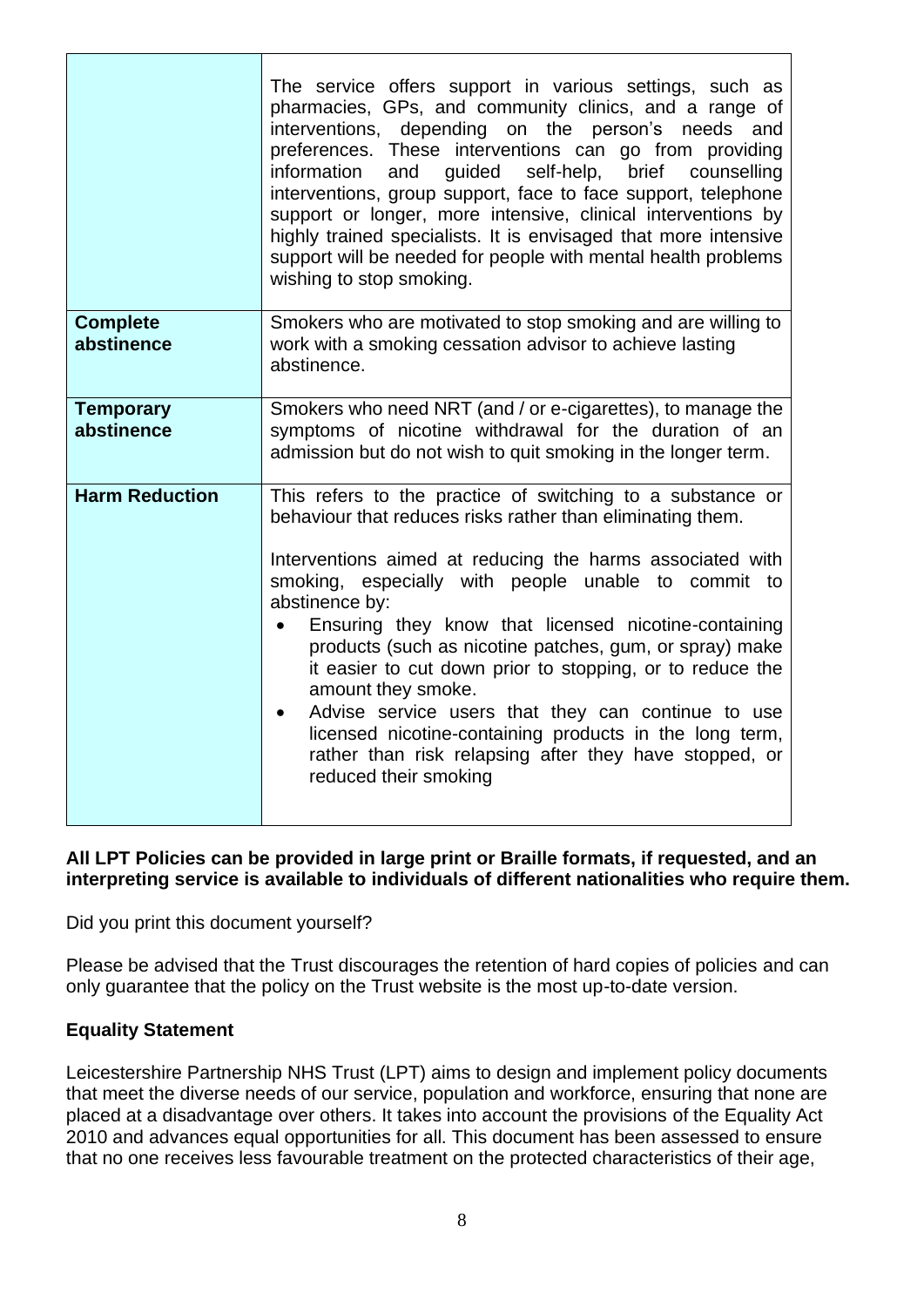disability, gender reassignment, marriage and civil partnership, pregnancy and maternity, race, religion or belief, sex (gender) or sexual orientation.

In carrying out its functions, LPT must have due regard to the different needs of different protected equality groups in their area. This applies to all the activities for which LPT is responsible, including policy development, review and implementation.

#### **Due Regard**

The Smoke Free Policy discharges responsibilities under legislation and protects the health of staff, clients and service users. It also complies with NICE guidance and promotes healthier lifestyle choices.

LPT must have due regard to the aims of eliminating discrimination and promoting equality when policies are being developed. Information about due regard can be found on the Equality page on e-source and/or by contacting the LPT Equalities Team.

The Due Regard Assessment template is Appendix 5 of this document.

#### **1.0. Purpose of the Policy**

The purpose of this policy is to:

- Comply with smoke free legislation which makes it an offence to smoke inside public buildings and in work vehicles.
- Comply with Health & Safety legislation.
- Protect the health of staff.
- Protect the health of service users, visitors and contractors.
- Inform staff and managers of their responsibilities in respect of the policy.
- Support smokers to quit or to switch to a reduced-harm nicotine product.
- Support service users and visitors in complying with the policy in line with all national guidance, making the Trust smoke free in grounds as well as internal areas.
- Provide guidance and direction to the range of support that need to be considered to help service users as well as staff quit smoking.
- Promote the culture of a smoke free Health Service, as part of the Making Every Contact Count Programme.

#### **2.0. Summary and Key Points**

Leicestershire Partnership NHS Trust (the "Trust") has a responsibility for the maintenance, and where possible improvement of, the health of its service users and staff, and acknowledges that smoking is a public health hazard and welfare issue proven to cause ill health.

The policy sets out the Trust's organisational arrangements to comply with the smoke free regulations and legislation made under the Health Act 2006, the NICE PH48 guidance on smoke free NHS sites and the 2017 Tobacco Control Plan.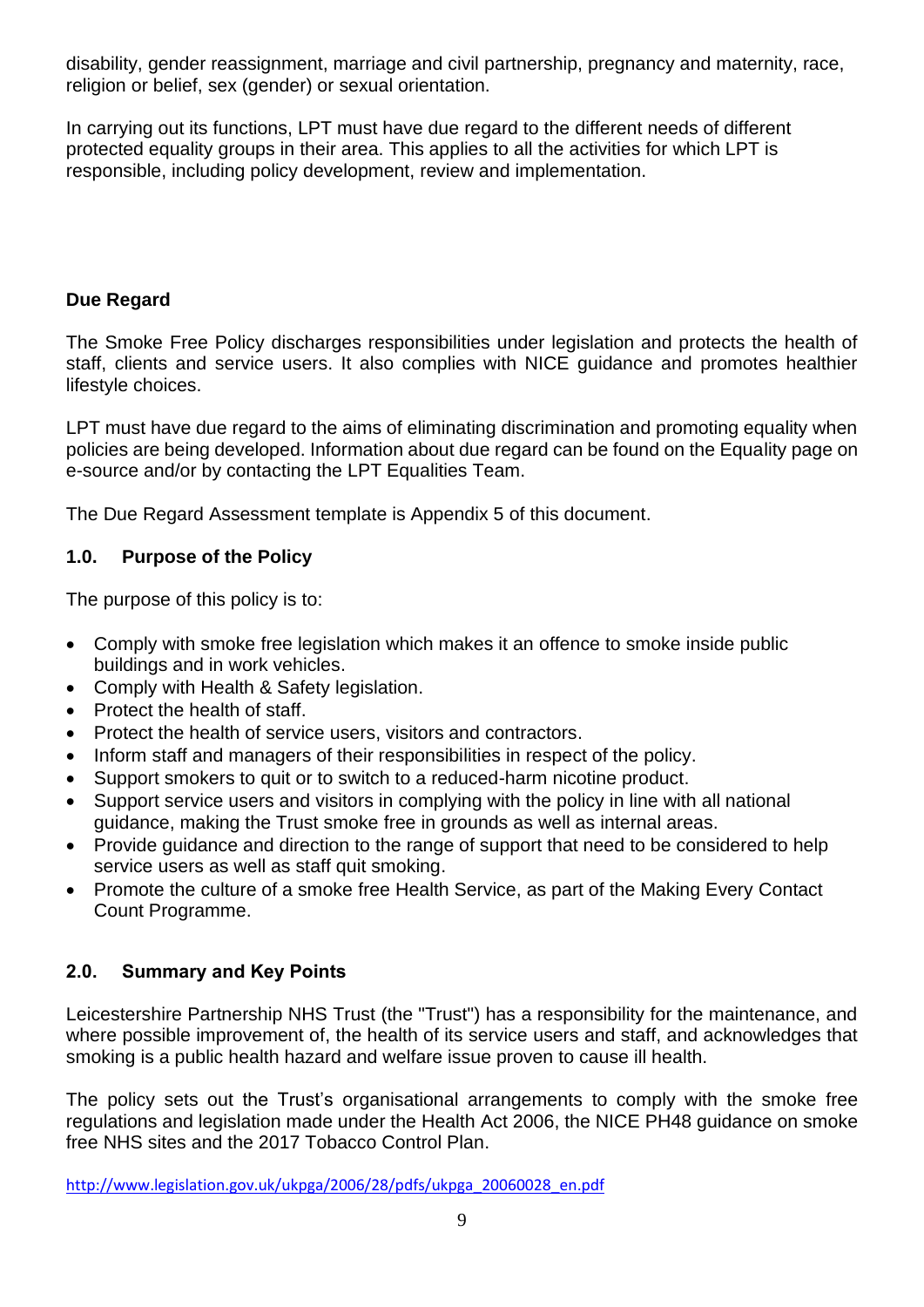<https://www.nice.org.uk/guidance/ph48>

[https://www.gov.uk/government/publications/towards-a-smoke-free-generation-tobacco-control-plan-for](https://www.gov.uk/government/publications/towards-a-smoke-free-generation-tobacco-control-plan-for-england)[england](https://www.gov.uk/government/publications/towards-a-smoke-free-generation-tobacco-control-plan-for-england)

The policy applies to all staff, including bank and agency workers, to service users, visitors, volunteers, contractors, students, trainees and other persons visiting Trust owned and operated premises.

A strategic aim for the NHS is to reduce the prevalence of smoking in people with mental health conditions, which is currently 40% compared to 14% in the general population of England.

#### **2.1 The NHS 10 Year Plan** supports a three action approach to smoking.

- 2.1.1 First, the NHS will make a significant new contribution to making England a smokefree society, by supporting people in contact with NHS services to quit based on a proven model implemented in Canada. By 2023/24, all people admitted to hospital who smoke will be offered NHS-funded tobacco treatment services.
- 2.1.2 Second, the model will also be adapted for expectant mothers and their partners, with a new smoke-free pregnancy pathway including focused sessions and treatments.
- 2.1.3 Third, a new universal smoking cessation offer will also be available as part of specialist mental health services for long-term users of specialist mental health and in learning disability services as follows:
	- Ensure that all service users have adequate support to abstain from or seek help to stop smoking while using Trust services, including the option to switch to ecigarettes whilst in inpatient settings.
	- Promote a healthy working and treatment environment and protect the current and future health of staff, service users, volunteers, contractors and visitors by ensuring that it is smoke-free.
	- Protect the right of everyone to breathe air free from tobacco smoke, in and around Trust buildings, grounds and property.
	- Provide advice and guidance for staff and managers in enabling smokers to abstain temporarily or in the longer term stop smoking.
	- Provide advice and guidance for staff and managers in services working with people who smoke in their own homes.
	- Raise awareness of the dangers associated with exposure to tobacco smoke.
	- Guarantee a healthy working environment (including vehicles), free from tobacco smoke and e-cigarette vapour to safeguard the health of staff, service users, volunteers, contractors and visitors.
	- Provide advice and guidance for staff and managers in the management of smoking related risks in Trust operated and owned properties.
	- Provide advice and guidance for staff and managers to reduce the risk of smoking activity related fires in Trust owned or operated properties.
	- Comply with the Health Bill, Health & Safety Legislation and Employment Law and Regulatory Reform Order.
	- Raise awareness of the dangers associated with exposure to tobacco smoke.

#### **3.0 Scope**

This policy applies to: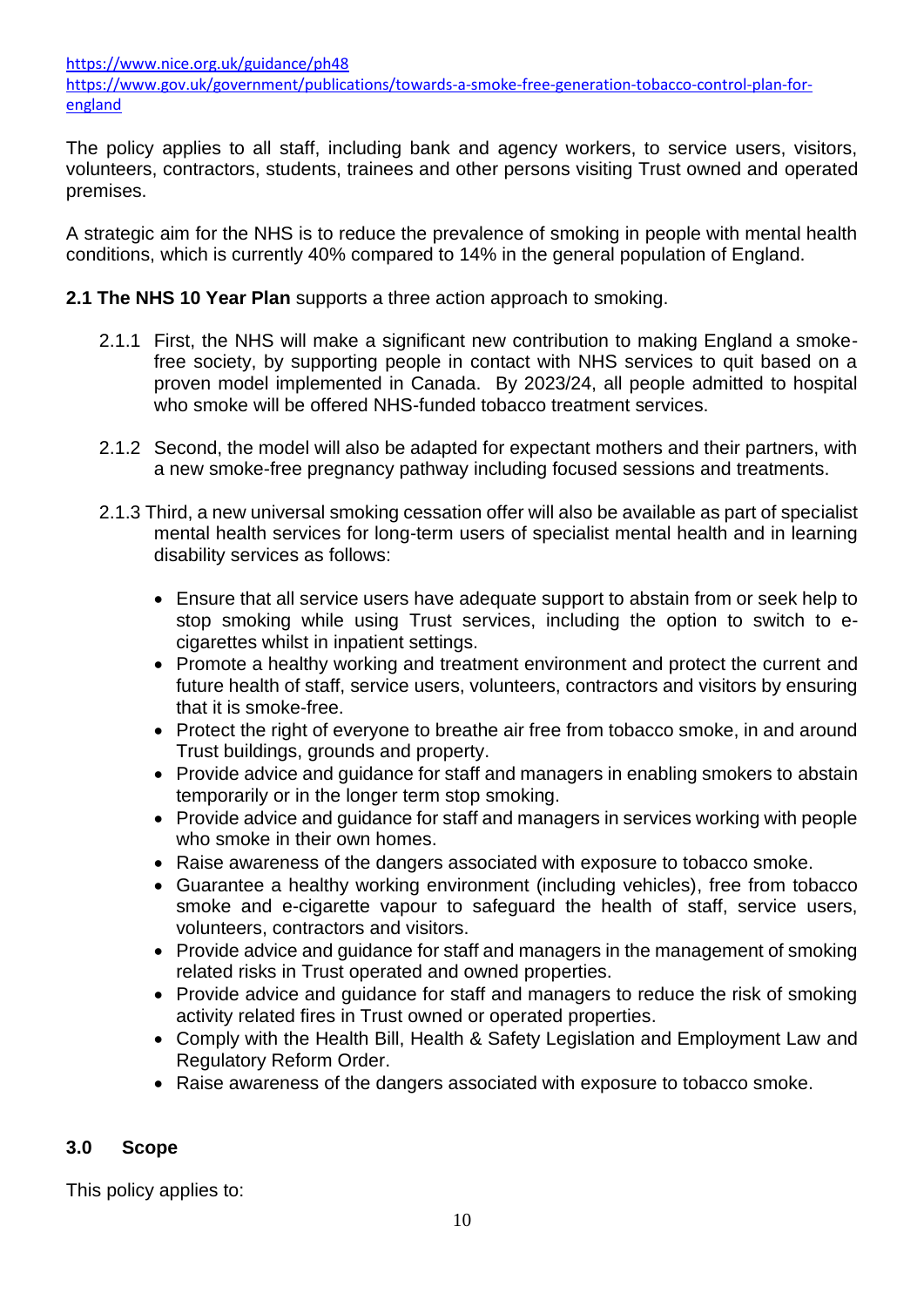- All persons present in or on any of the Trust grounds and premises.
- All staff working in or on any of the Trust grounds and premises.
- Staff working in or on any grounds or premises where they are sharing the use of those grounds and premises with other organisations.
- All persons travelling in Trust owned vehicles (including lease cars) whilst on official business.
- Privately owned vehicles parked on Trust grounds or when transporting service users, carers or visitors on official Trust business**.**

This policy aims to ensure:

- People with a mental health condition are empowered to make informed decisions regarding tobacco use.
- Staff working in all mental health settings see reducing smoking among service users as part of their core role.
- Staff should be encouraged to quit smoking and actively supported when engaged in smoking cessation.

Accordingly, all staff with clinical roles should:

- Ask service users about their smoking status and be able to instigate a quit attempt, or enable access to nicotine replacement therapy (NRT) or other treatments.
- Be trained to facilitate a quit attempt, or help a service user manage a sustained period of abstinence. In practice, whether a service user is willing to commit to an episode of abstinence (e.g. during an inpatient admission) or is aiming for long term abstinence, the initial steps are the same.
- Smoking cessation will be included as part of the standard treatment for mental health conditions. This requires the systematic recording of the smoking status of all service users before or at referral or admission and subsequent identification of treatment goal.

#### **3.1 Related Documents**

This policy should be read in conjunction with the following Trust documents:

- Checking and Searching Policy
- Fire Safety Management Policy
- PDG for the supply and administration of nicotine replacement therapies (NRT)
- Standard Operating Procedure (SOP) for vaping in in-patient areas (where applicable)

#### **3.2 Legal Requirements**

Section 2(2) of the Health and Safety at Work Act 1974 places a duty on employers to provide a workplace that is, as far as is practicable: 'safe, without risks to health and adequate as regards facilities and arrangements for their welfare at work.'

The Health Act (2006) introduced the legal requirement for smoke free premises across England, intended to remove second-hand smoke from enclosed workplaces and public places.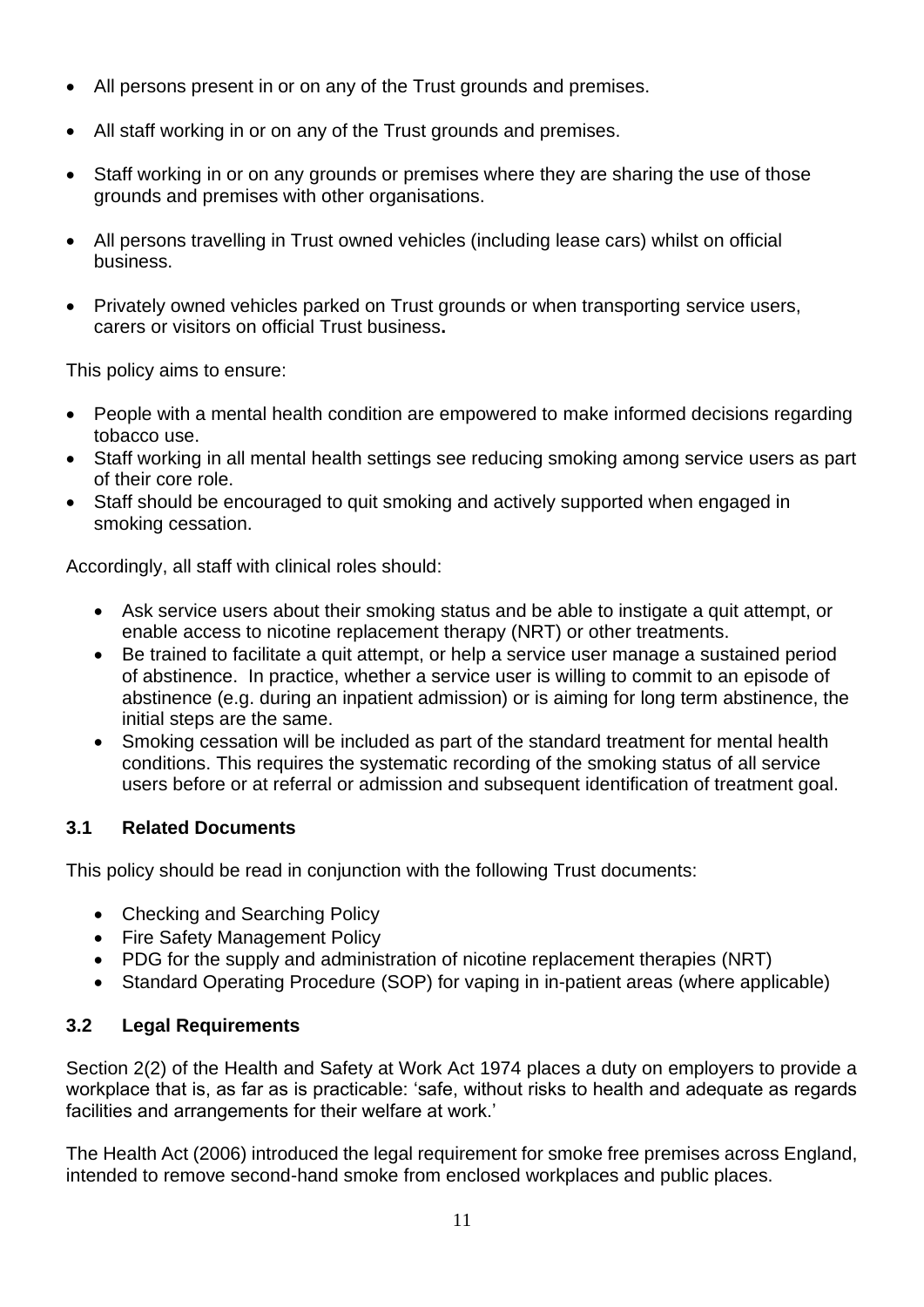This prohibits smoking tobacco:

- In places of work:
- In places that the public access to obtain goods and services, including private clubs;
- In other places designed by statutory instrument.

#### **4.0 Helping People Stop Smoking**

#### **4.1 Withdrawal Management in Inpatient Settings**

The challenge many smokers will encounter on admission to inpatient services is that they will be obliged to stop smoking for the duration of their stay. This will often be in the context of high levels of nicotine dependence, with associated acute nicotine withdrawal symptoms. Withdrawal effects can occur within 30 minutes of nicotine deprivation and peak at 12 hours. Withdrawal effects are clustered around craving and negative affect (e.g. dysphoria, anxiety, irritability). The inpatient population are a priority as they sometimes abruptly, and sometimes involuntarily, enter a smoke free environment. Harm reduction e.g. reducing frequency of smoking in advance of a quit attempt, or temporary abstinence whilst an inpatient or in residential care, is also viewed as a valid and valued approach, as outlined in NICE Guidelines QS 92:-

[https://www.nice.org.uk/guidance/qs92. and PH 48](https://www.nice.org.uk/guidance/qs92.%20and%20PH%2048) [https://www.nice.org.uk/guidance/ph48. and PH 45](https://www.nice.org.uk/guidance/ph48.%20and%20PH%2045) <https://www.nice.org.uk/guidance/ph45>

The Care Quality Commission's (CQC) fundamental standards include:

- Staff aware of and compliant with local Trust policy, including knowing their own role in promoting smoking cessation and reducing tobacco related harms.
- All frontline staff need to be trained to deliver advice around stopping smoking and referral to smoking cessation services.
- Be confident to engage with and talk to people in a sensitive manner about the risks of smoking , the benefits of quitting, which include requiring less medication, increased engagement in therapeutic and recovery focused activities, improved health and mood and financial saving.

#### **4.2 Smoking by Users of Community Based Services**

This policy promotes the engagement of service users in smoking cessation at the earliest possible opportunity. In practice this will be at the first contact or when an appointment is offered. Service users who are smokers should be advised that:

- a) Smoking is a precursor or contributory factor to many common mental health problems;
- b) Effective help is available to enable them to quit.
- c) Existing users of nicotine will be required to declare their nicotine replacement therapy choice. This will be recorded in their clinical records.

#### **5.0 Roles and Responsibilities**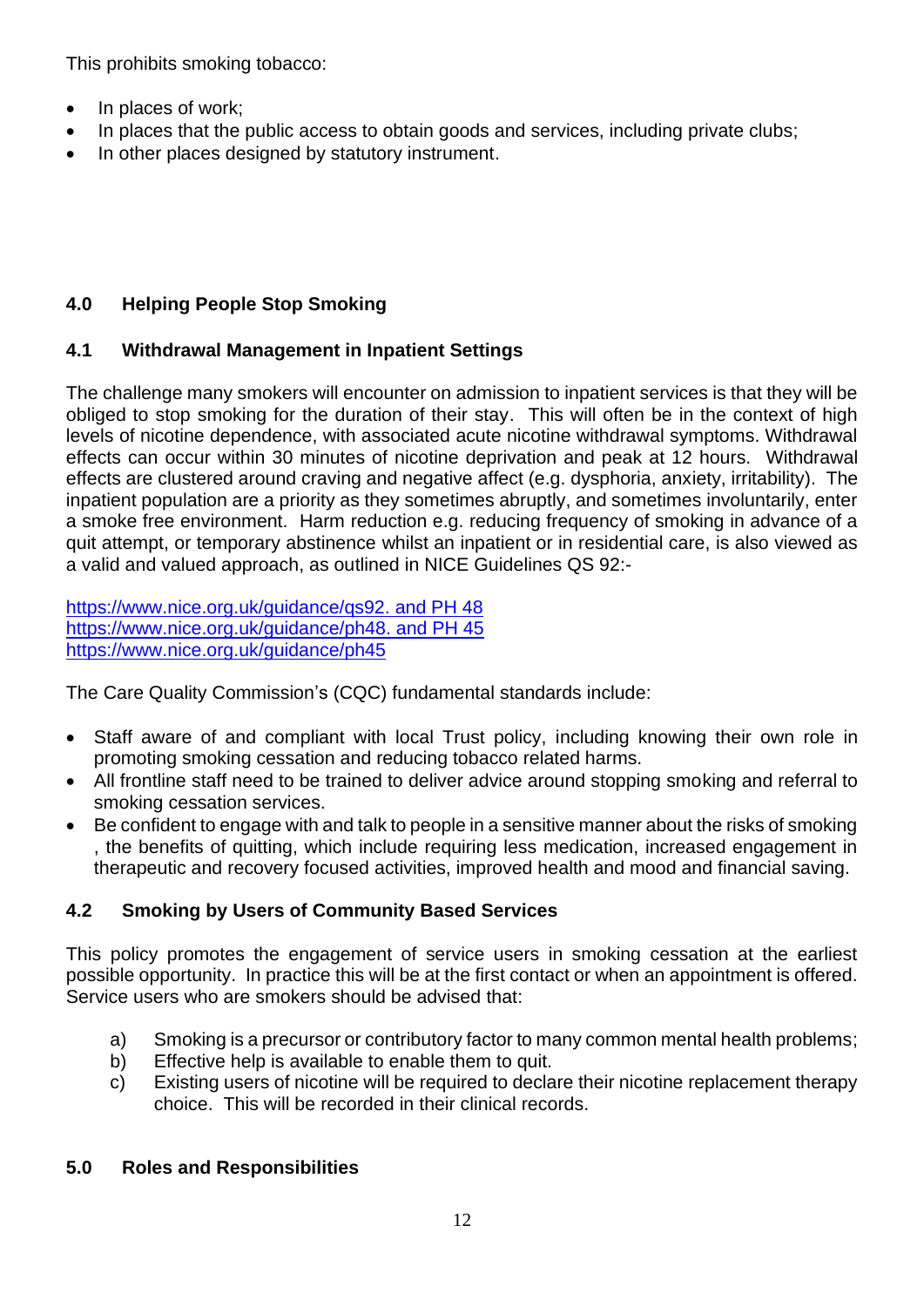#### **5.1 The Trust**

The Trust will ensure that:

- Staff, patients, visitors and contractors are made aware of the smoke free policy.
- Resources are available to ensure effective implementation.

In addition:

- The Smoking Cessation Lead will have responsibility for reporting on the progress of the LPT smoking cessation programme to the Trust Clinical Effectiveness Group**.**
- The chair of the Smoke Free Group will have responsibility for monitoring compliance with this Policy.

#### **5.2 Directorates**

The Medical Director will hold ultimate responsibility for the implementation of the Smoking Cessation Policy across the Trust, delegating implementation to the Smoke Free Action Group, and through their nominated directorate representatives.

#### **5.3 Team Managers**

Team Managers must:

- Ensure access to smoking cessation advice is provided for all service users who decide to quit smoking.
- Promote access within their services and ensure service users and staff are aware of all smoking cessation pathways and options to quit.
- Ensure that staff are fully supported in promoting smoking cessation with service users and other staff. This includes addressing non-compliant smoking in a sensitive and therapeutic manner.
- Comply fully with the policy and provide a suitable role model for staff and patients.
- Ensure that smoking cessation training is promoted, attended and translated into practice in the workplace.
- Ensure adequate quantities of nicotine replacement therapies are available in services that supply medicines directly to service users.
- Ensure that facilitating 'smoking breaks', purchasing tobacco for service users or other mechanisms of supporting smoking for service users are not permitted.
- Ensure that patient information regarding the relationship between smoking and illness (both physical and mental) is available in patient areas.
- Ensure that information on smoking cessation and medication interactions is available in all clinical areas.
- Ensure that information on nicotine replacement therapies (NRT), e-cigarettes and the Trust policy is accessible to all inpatients.
- Ensure that 'Smoke Free' signs and information on accessing local Smoking Cessation Services are placed in their building.
- Ensure that information on the smoke free policy is readily available to staff, service users and visitors in their building.

#### **5.4 Crisis Services and Liaison Staff**

All liaison and crisis team assessments should include an assessment of smoking behaviour (See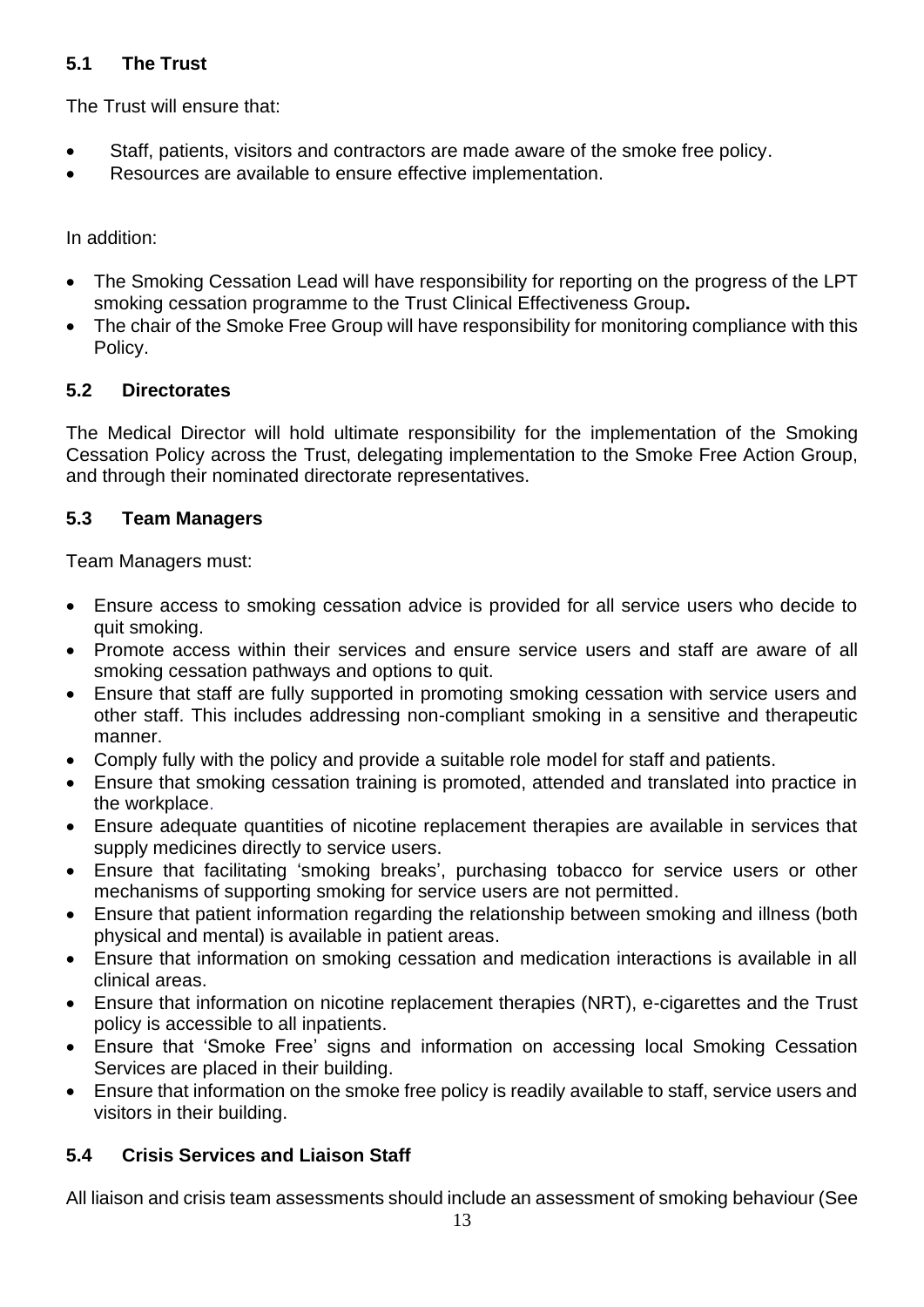Appendix 1).

All service users being admitted to inpatient services must be made aware of the policy on tobacco use prior to admission.

Users should additionally be made aware that the Trust offers nicotine replacement therapy to all service users, including those who continue to smoke.

Provision of this information is the responsibility of:

- a) The liaison team if a service user is being admitted via Accident and Emergency (A&E).
- b) The crisis team if the service user is being admitted by the team from their own home.
- c) The AMHP if the service user is being admitted via Mental Health Act assessment in the community.

#### **5.5 Inpatient Staff**

All staff will be responsible for supporting service users to abstain from smoking, explaining the policy and rationale and promoting the benefits of becoming smoke free. This will be supported by smoking cessation colleagues.

Staff must not purchase tobacco products for service users in any setting. However, for service users within inpatient settings they should offer NRT, e-cigarettes and /or facilitate their purchase of e-cigarettes.

Section 17 leave will not be used to primarily support smoking off ward.

Staff must not escort service users to smoke either on Trust property, or in the community, including during escorted S17 leave.

Cigarettes and lighters are prohibited items that should be removed and either disposed of or returned to the service user at discharge. If found on the ward, or in the course of searches (see 'Trust Check and Search' Policy), these items will be removed and kept in safe keeping by the ward clinical team and then returned as part of leave or discharge arrangements.

Registered nurses will have their medicines management competency reviewed every 2 years as part of their competency assessment process.

Nurses assessed as competent in using the protocol for NRT, will supply a limited range of NRT to service users on admission.

Medical colleagues will have full access to Trust formulary and will manage ongoing prescribing following this initial administration.

#### **5.6 Community Staff**

All community healthcare staff are responsible for assessing a service users smoking status, and re-assessing smoking status at every available opportunity. Staff are expected to provide motivational interviewing to initiate a quit attempt, and offer very brief advice and signposting to local smoking cessation services. Staff will ensure they update the smoking status on the patients care plan and risk assessment, and document any NRT requests if an admission to an inpatient unit is required.

If a service user expresses little or no motivation to change their smoking behaviour less frequent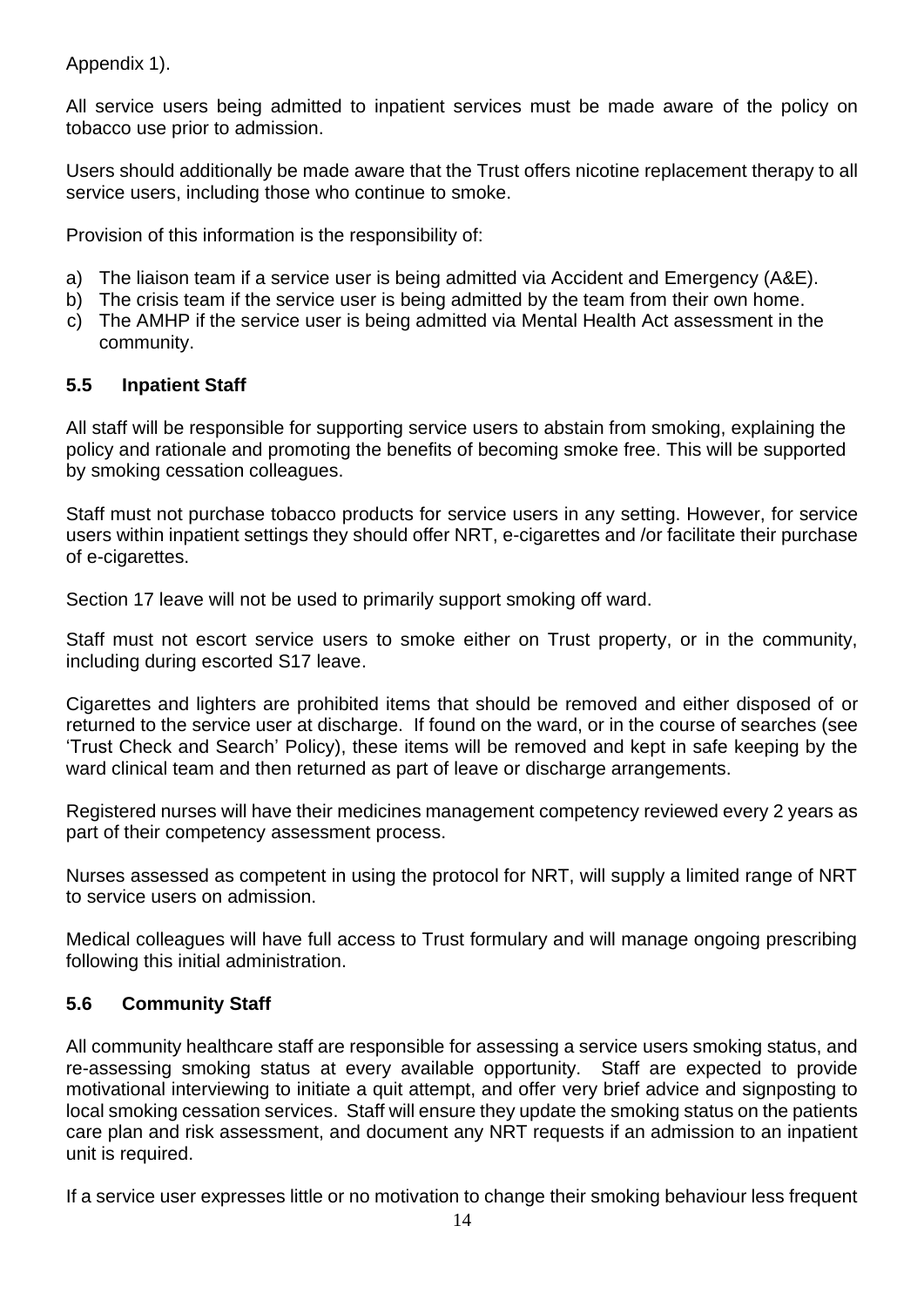advice can be given, but the clinician needs to be mindful of changes in motivation or readiness to change.

All staff must ensure that all service users who wish to stop smoking are advised of smoking cessation support available.

Clinical staff must ensure that service users are aware of the need to adjust medication if required on smoking cessation, and this is reflected within individuals' care plan (see Prescribing Guidelines for Smoking Cessation).

#### **5.7 All Staff**

Staff must take responsibility for promoting a smoke free culture at work and a healthy lifestyle. All staff will be responsible for addressing smoking in restricted areas and working with service users to engage them to support adherence to the policy on any Trust premises.

Healthcare Professionals are important role models in promoting healthy lifestyles and behaviours to patients, their families and carers: especially children. It is not acceptable, therefore, for staff to be seen smoking whilst on duty or overtly recognisable as a member of staff (for example, when in uniform, or wearing identification, or handling Trust business).

Workers who choose to smoke also expose colleagues, patients and others to the health risks and unpleasant smells associated with smoking. Staff seen/smelt to be smokers, makes it difficult to enforce a Smoke Free Policy for patients/carers.

According to McCullagh (2012); staff who smoke, on average, take six 10-minute smoke breaks each day, which equates to an hour of lost productivity per smoker per day or five hours per week. The additional smoking breaks are often resented by non-smoking colleagues, which can cause tension between staff and lower morale.

It is recognised that the Trust cannot force staff members to stop smoking altogether. However, it is a requirement that staff refrain from smoking whilst on duty and/or whilst overtly recognisable as working for the Trust.

Staff are not permitted to smoke within any of the buildings and grounds owned or utilised by the Trust. If staff wish to smoke this is only permitted during official break times; provided entitlement is not exceeded.

Therefore the following applies:

- European Working Time Directive allows, where staff work for longer than six hours, a break of a minimum of 20 minutes in total. All staff are encouraged to take a break, accordingly;
- Staff are not entitled to any additional 'smoking breaks' over and above their entitlement under the European Working Time Directive/rostered break time;
- In health and social care workplaces, breaks are taken in a manner consistent with maintaining safe staff levels and managing risk.

From 1 June 2019, where staff smoke on Trust utilised grounds, or when recognisable as a member of staff, this may constitute a breach of the Smoke Free Policy and will be addressed through recourse to the Conduct Policy or Procedure for Maintaining High Professional Standards Policy.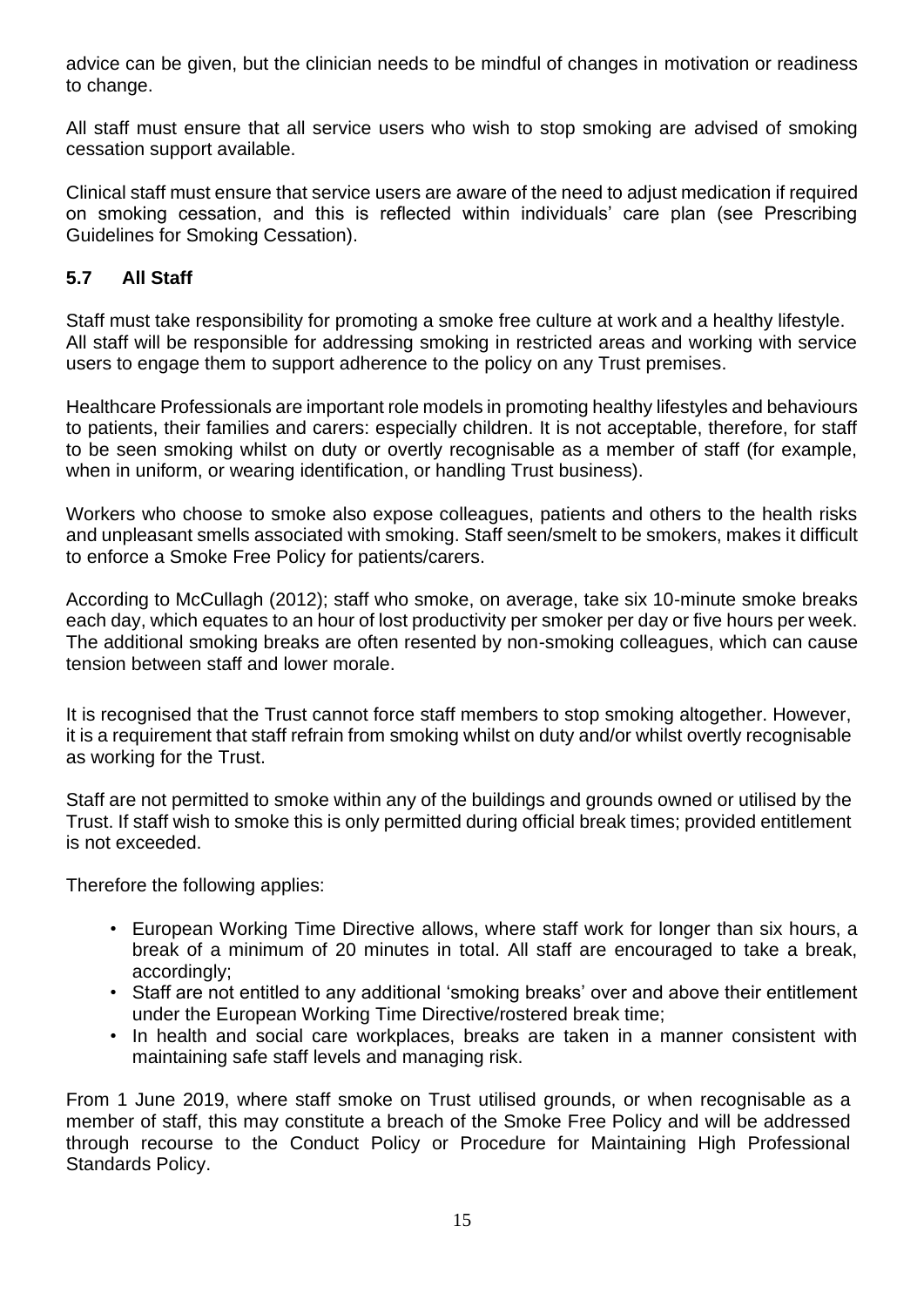For non-medical staff, a first breach of the policy may involve an informal discussion in accordance with the Conduct Policy and a discussion regarding whether support is required to stop smoking. Any further breaches will involve formal action in line with the Conduct policy.

For Medical staff, breaches of the policy may be addressed informally in the first instance with support being offered to quit and then in line with the Maintaining High Professional Standards Policy.

Staff are expected to report any incidences of breaches of this policy. If safe to do so by initially advising the smokers, of the Smoke Free Policy and their obligations not to smoke, if they do not feel confident to approach the smoker, they should report the breach to their line manager or alternative appropriate Senior Manager.

If staff wish to try to stop smoking, the Trust will offer support to help them achieve this which includes allowing staff to attend stop smoking services for a maximum total of 3 working hours without loss of pay, e.g. an initial 30 minute assessment with weekly 15 minute follow up appointments. Line Managers can support staff to take time to call the telephone LLR Quit Ready Service, which provides the initial assessment and weekly follow ups.

Any further interventions required within their employment may be taken as TOIL or annual leave at a time that meets the needs of the service.

#### **5.8 Human Resources Department**

Job advertisements should include the statement that Leicestershire Partnership NHS Trust is a smoke free Trust. Staff are expected to promote the smoke free message when they are employed by the Trust.

Details of this policy and support available for smokers should be routinely covered in an employee's induction. Information about the Trust's smoke free status will be available in service user information, in all recruitment literature and job offers, and in departmental safety policies and on the Trust website.

#### **5.9 Smokers in the Community**

All service users should have a care plan detailing:

- i. Smoking status, quantity smoked per day.
- ii Motivation to quit should be explored.
- iii A record of acceptance or refusal of contact with a smoking cessation advisor, and the local advisor's details. If a nicotine dependent service user refuses contact with a smoking cessation advisor, the process for re-offering to engage them with a smoking cessation advisor should be recorded.
- iv If a service user chooses to use an e-cigarette for reduction or cessation, this should be recorded, advice on safe use should be provided
- v If attempting reduction/cessation, a plan to engage the service user in activities to distract them from cravings should be included.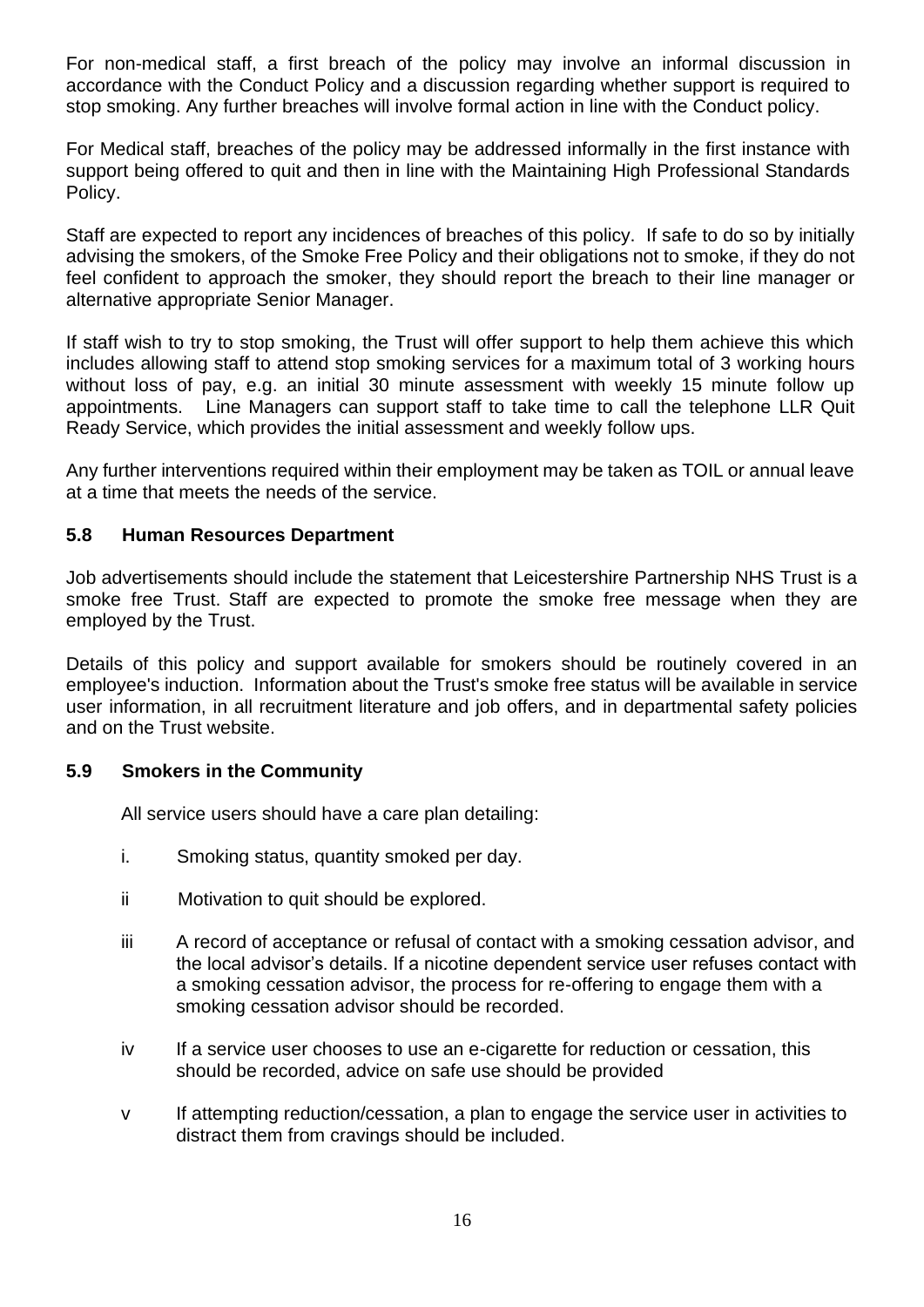- vi To support relapse prevention, coordination of smoking cessation service provision should occur in the transition between care settings. At the point of transfer from a hospital or crisis setting, the care coordinator should check that a referral to smoking cessation service has been made.
- vii Nicotine Replacement Therapy Advance Directive: Care plan should state NRT choice of patient if admitted.

#### **6.0 Facilitated Smoking**

Staff are prohibited from facilitating smoking for service users. This includes:

- The purchase of tobacco for service user;
- Permitting smoking to occur on Trust sites;
- Facilitating 'smoking breaks' either on or off Trust premises;
- Facilitating smoking during escorted leave from Trust premises, including Section 17 leave and other therapeutic activities and groups in the community.

To ensure facilitated smoking does not occur, inpatient staff must not return tobacco held in safekeeping prior to escorting service users for an activity off the ward, including Section 17 leave and activity groups.

Section 17 leave will not be used to primarily support smoking off ward.

Escorted Section 17 leave activities should be planned with service users in advance, and service users should be made aware of the terms of this Smoke Free policy prior to granting leave.

For extended periods of leave, typically entailing an overnight absence from the inpatient unit, tobacco products must be returned to the ward clinical team. Service users should be reminded that any tobacco brought back after the leave will be taken and stored until the next extended break or discharge.

Patients will be asked to refrain from smoking during escorted home visits. Services users are requested not to smoke when staff are present and they are carrying out their duties

#### **7.0 Communication Strategy in Relation to This Policy**

'No Smoking' signs which clearly state that it is against Trust policy to smoke in the building or grounds, will be displayed throughout the Trust premises and grounds.

Contracts with external organisations must contain the following clause: Leicestershire Partnership Trust is a Smoke Free Trust. Smoking is not permitted on any Trust premises or in its grounds. All contractors must fully comply with this policy.

#### **7.1 Information for Service Users**

Information on the following should be available to service users in all clinical areas:

- The effects of smoking on physical and mental health
- The Trust policy on managing nicotine dependence
- The support available to service users who smoke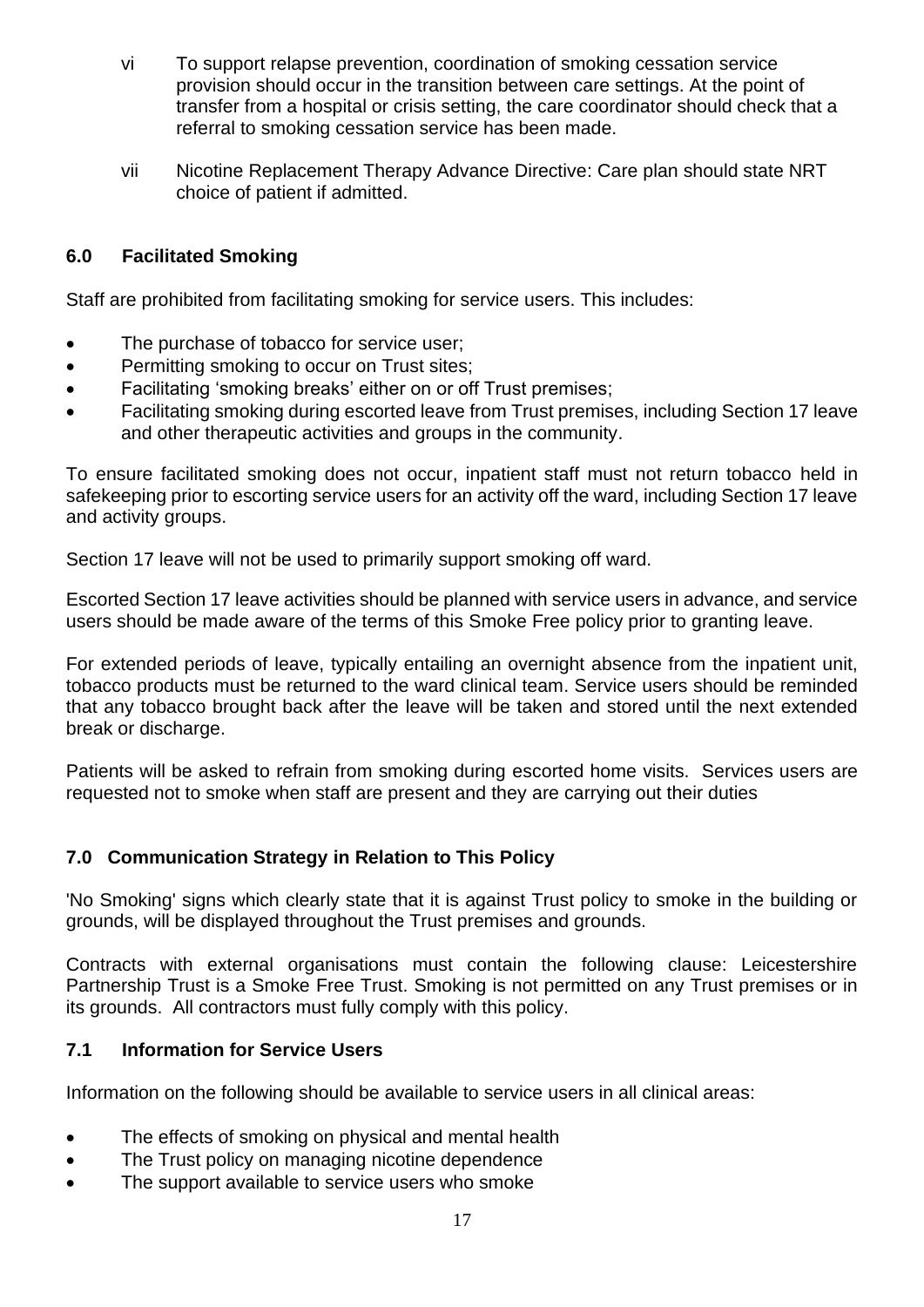#### **8.0 Nicotine Replacement Therapy (NRT)**

Nicotine dependence is a substance use disorder, which can be safely and effectively medically managed using nicotine replacement therapies, irrespective of intent to quit smoking.

#### **8.1 Provision of NRT**

Inpatient nursing staff assessed as competent in using the relevant protocol are able to supply a limited range of NRT (including e-cigarettes) to patients at the point of admission, without a prescription. This will ensure patients admitted out of hours are rapidly supported in managing potential nicotine withdrawal on admission to smoke free sites. Please see the current prescribing guidelines and protocol. The medical team are responsible for ensuring that all smokers have adequate levels of NRT prescribed to meet their dependency needs throughout their admission.

#### **8.2 Restricting Tobacco Access**

Restricting tobacco access, possession of tobacco products and tobacco paraphernalia by service users will not be permitted on inpatient units.

Service users in residential care settings, or using community or crisis services will not be prohibited from possessing tobacco products or paraphernalia, but must not smoke within the building or grounds.

Patients will be permitted to store up to two (for example one carton of cigarettes and one pouch of tobacco) tobacco products and one lighter in a secure place on the ward (this is usually the nursing office but may differ for other areas), they will be expected to collect this prior to utilising leave and then return it to nursing staff immediately on their return to the ward. If patients purchase any new tobacco products whilst utilising leave then they will be expected to hand this in to nursing staff to be kept with other products. If patients have more than one lighter in their possession on admission then these will be kept for a maximum of 72 hours to allow for them to be collected and after this time they will be disposed of. Lighters must be stored in a metal container on an inpatient ward.

Visitors to Trust sites will be provided with information on the policy and its rationale, and encouraged not to bring tobacco onto the premises.

#### **8.3 Mental State Monitoring During Smoking Cessation**

A minority of people who stop smoking may experience a temporary dip in mood, irrespective of the presence or absence of pre-existing mental illness. Inpatients and service users in crisis should have their mental state reviewed on a daily basis.

Service users in community teams should be supported by and receive additional support from their LLR Smoking Cessation service provider.

#### **9.0 E-cigarettes**

E-cigarettes do not pose any known immediate risk of harm to users, and the vapour released does not cause a passive exposure risk, However, the vapour can be intrusive, especially to non-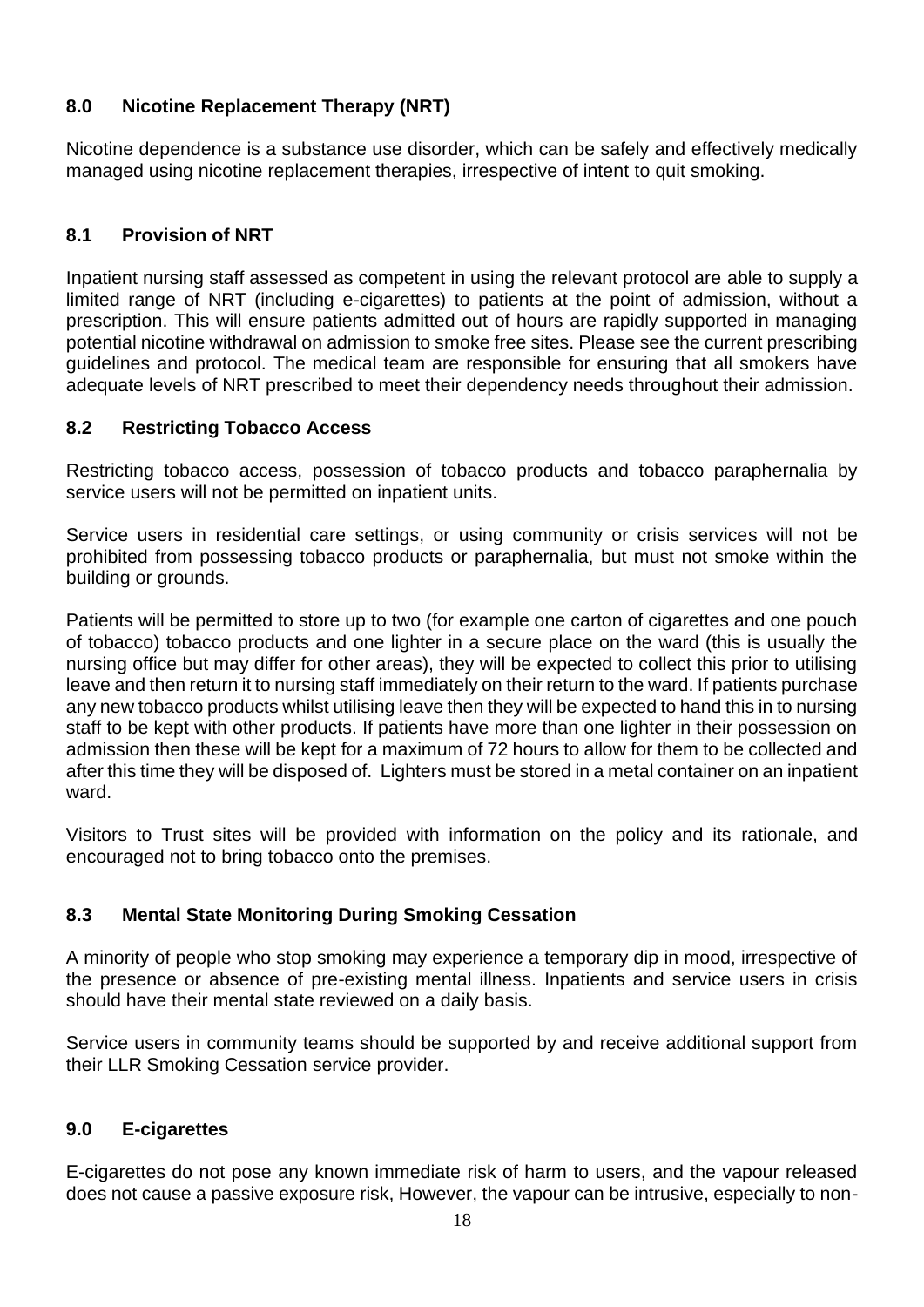smokers and non-vapers, and needs to be restricted especially in indoor communal areas. As a general principle, the onus is on the vaper to seek permission to vape and ensure that they are not adversely affecting the immediate environment of fellow service users and staff. If a service user appears to not fully appreciate the impact of their vaping the onus is on staff to suggest alternative locations.

In support of efforts to promote the use of e-cigarettes as an alternative to tobacco, leaflets should be provided to all service users admitted to inpatient sites as part of the welcome pack.

- Information on e-cigarettes should be provided to all service users in Trust
- Information on e-cigarettes should be made available to all community service users who smoke
- Service users who choose to use e-cigarettes must not be excluded from receiving support from smoking cessation.

#### **9.1 E-cigarette Use in Inpatient Settings**

A SOP for use of e-cigs is available for each ward depending on risk and may include the following information:

- E-cigarettes can be used in designated areas of grounds or gardens. These areas can be identified at local and site level with the participation of service users and their representatives. For infection, prevention and control reasons, and to avoid diversion of nicotine delivery products, patients should not share e-cigarettes
- Both disposable and rechargeable devices of this type are permitted, however for rechargeable devices the protocols described in the SOP confirm these arrangements and must be followed to manage the risks associated with charging
- Spent e-cigarettes and their cartridges should be disposed of via e-cigarette recycling boxes.
- In the absence of a recycling box, disposable e-cigarettes, and any discarded batteries from the rechargeable type devices should be disposed of via the battery recycling box
- In the absence of a recycling box, spent cartridges from rechargeable type devices should be disposed of via the *yellow sharps bin*.
- Devices which are not easily identified as either a disposable or re-chargeable ecigarettes, are not permitted for use.

#### **9.2 Managing Charging Risks in Inpatient Settings**

The following protocols should be used to manage the risks associated with e-cigarette charging:

- All E-cigarettes units to be the subject of a visual inspection when being brought on to the ward to ensure that the unit is in good electrical condition (no visible wires, plugs secure) and being used with the correct associated charger i.e.: not a phone charger unit.
- Chargers must be held by nursing staff and charging must be supervised in the appropriate ward based metal charging cabinets
- To prevent chargers being confused, each charger must be labelled with the patient's name
- Check and follow the instructions for each individual brand of e-cigarette. Only use the battery and charger which comes with the e-cigarette

When re-charging of patients' devices is carried out on site, the permissible place for re-charging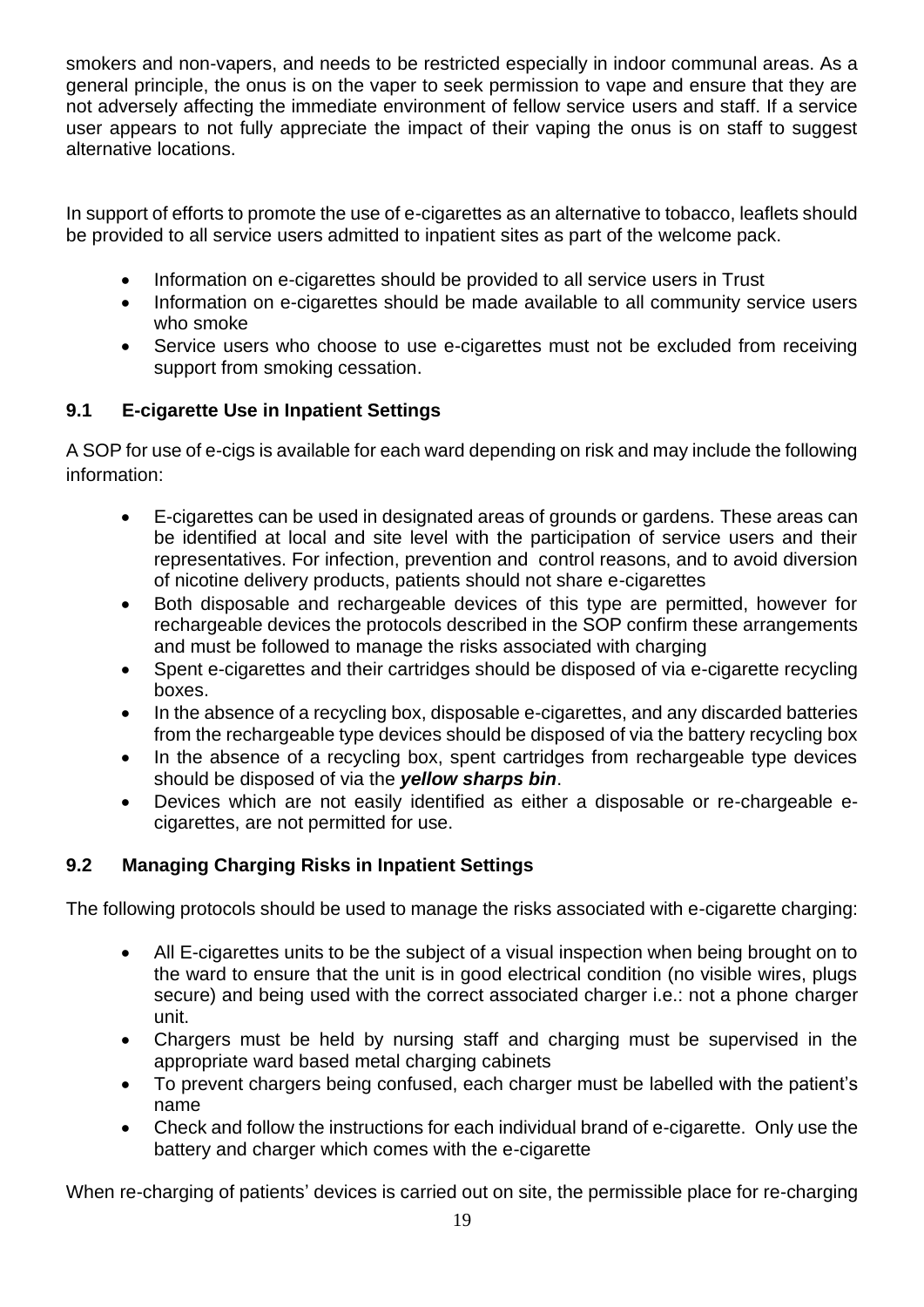will be in the provided secure lockers, dedicated for re-charging small portable devices. These must be sited in staff access areas only. A 2kg CO2 extinguisher should be sited within 10m of the locker. The lockers must only contain the e-cigarette and its' charger during the time of recharge as determined by the SOP for the ward.

Staff must be aware that where fires have been started as a result of the re-charging of an ecigarette, the cause has normally been one or more of the following and every effort should be made to minimise the likelihood of such arising:

- Incorrect charger is used
- Products are charged in excess of the period of time detailed in the instructions
- The re-chargeable battery is over-tightened
- There is a defect in the battery

#### **9.3 E-cigarette Use in Community Services**

Users of Trust Community Services such as the Involvement Centre, or METT Centre are not permitted to use e-cigarettes in any indoor spaces of Trust property. E-cigarettes can be used in outside spaces such as gardens or patios where available, although the views and preferences of non-smoking service users should be carefully considered. In all cases Health and Safety policy should be adhered to with advice from advisers sought as needed.

#### **10.0 Building Concordance With Service Users**

Smoking is an addiction and therefore resistant to self-control. When service users contravene the Smoke Free Policy this is likely to reflect either: a) compulsion (craving for a tobacco/nicotine), b) negative feelings associated with nicotine deprivation or c) negative emotions that would previously have been a cue for smoking as a means of "self-medication". These factors can interact and combine to drive the pursuit of smoking regardless of the sanctions. If a service user is found to be smoking covertly this is an opportunity to engage in a therapeutic dialogue that can identify the triggers (e.g. nicotine withdrawal symptoms or craving; negative emotions; boredom; stress.

Smoking also poses a risk of harm to the health and safety of staff and other service users, and all staff should address any service users smoking in areas where it is not permitted using the following protocols. If the smoking incident has been inside a Trust building, and/or resulted in potential second-hand smoke exposure to staff or service users an eIRF should be completed.

Asking someone to stop doing something is a potential source of conflict, which requires careful management. The 'Policy and Guidance on the Prevention and Management of Violence and Aggression describes the processes and principles that should be used to support service users when managing policy breaches.

The 'Positive Behavioural Support (PBS)' framework' described in the PMVA policy acknowledges challenging behaviours as resulting from a 'combination of unmet needs, poor quality of life and exposure to challenging environments'. Identifying the triggers for illicit smoking should therefore be a priority if policy breaches occur. In the event of policy breaches, follow the following protocol:

• Engage the service user in a conversation about the reasons they were unable to refrain from smoking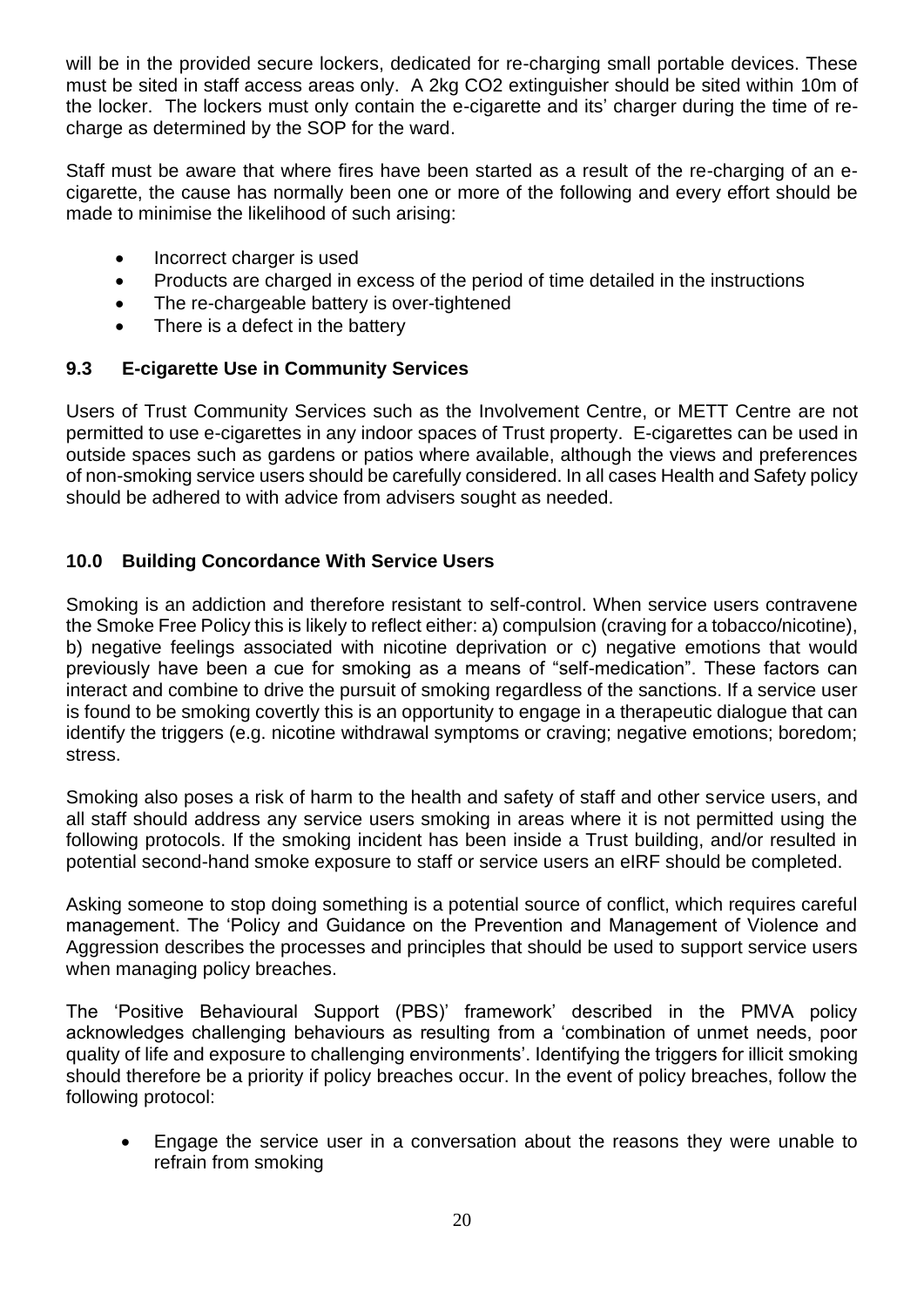- Remind the service user of the benefits of smoking cessation or temporary restraint and the reasons for the smoke free policy.
- Review the pre-admission smoking behaviour of the service user to establish their level of nicotine dependence.
	- Consider whether current NRT prescription is adequately managing their dependence and ask the patient if they feel cravings.
	- Offer an e-cigarette or facilitate the acquisition of one.
	- Medical staff to review NRT dose if required.
	- Review the level of engagement in activities, encourage engagement in 1-1 and/or current ward-based group activities to distract from any cravings and access competing rewarding activities and experiences.

Tobacco products, and tobacco paraphernalia are prohibited items for service users on inpatient units. The presence of illicit tobacco should be monitored, and their removal facilitated using the principles and protocols defined in the Checking and Searching Policy**.** Staff must also immediately remove any items found being used as inappropriate ashtrays such as cigarette packets, drink cans, cups, plates etc. All searches and inappropriate ashtray incidents should be recorded on an eIRF.

#### **11.0 Working With Service Users Who Smoke in Their Homes**

When care is offered to service users of the Trust in their own home, it is essential that a request be made to provide a smoke free environment whilst the visit is taking place, and in the hour preceding a visit.

This request should be made in the text of all appointment letters, wherever possible. A verbal request and provision of the leaflet can be accessed from the Trust website.

This request can also be made at the time of the visit and the service user should be respectfully asked not to smoke whilst the employee is working within that environment.

All staff visiting or treating service users in their own homes are entitled to the same level of protection as those working in Trust facilities, and staff should assure themselves as to their own safety when working in the service users home environment.

If a member of staff believes that smoking that recent ( i.e. within the past two hours) or current smoking is evident in a patient's home she/he has the full support of the Trust to make decisions about services in these circumstances. Each case should be judged on individual circumstances and staff should seek support in decision making around these issues with their manager. Specifically:

- They have the discretion to make alternative arrangements for the provision of services, ensuring that the immediate safety and welfare of the patient is not compromised.
- Should minimise their exposure to ambient smoke by either re-arranging the visit with the proviso that the service user refrains from smoking for at least an hour prior, or finding a smoke-free location near the home. At the next available opportunity the service user should be offered support to stop smoking, either on an episodic basis prior to any visit, or a more permanent basis.
- Provision of care to service users who decline to provide a smoke-free environment for staff should be reviewed within the clinical team to evaluate the options available to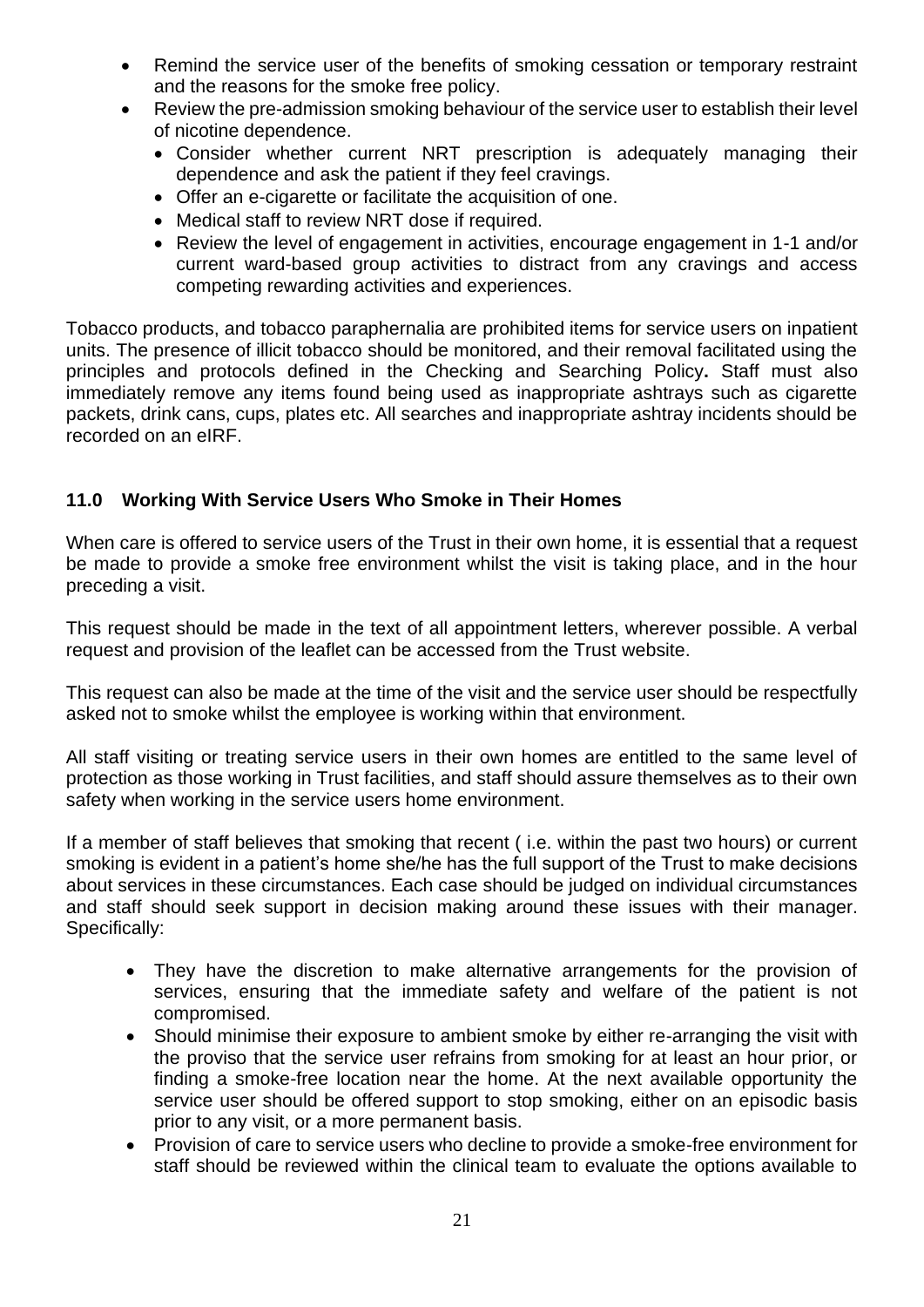balance the duty of care, and the protection of staff. The decision making process should be documented in the patients care plan

#### **12.0 Incident Reporting**

Smoking related incidents, in particular those that involve the following are to be reported using the Trusts incident reporting system

- People smoking in areas that are in breach of the Health Act (2006)
- If a violent or aggressive incident occurs that is related to smoking or nicotine withdrawal
- Where a restrictive intervention is required in a smoking related incident
- Where any patient safety issue has occurred, such as an accidental fire attributed to smoking.

#### **13.0 Smoking and Tobacco Control in the Workplace**

The Trust actively encourages its employees to refrain from smoking, both in their own interests and as representatives of a major public body, whose purpose is to improve health. The Health Bill 2006 introduced the legal requirement for smoke free premises across England.

Smoking is not been permitted anywhere in the buildings or grounds of any Trust owned or managed site. Specific requirements are:

- Staff do not smoke whilst on or off duty anywhere on any Trust owned or operated premises. This also applies to all workers, employees of contractors working on site, members of voluntary organisations and to students undertaking training. Additionally, staff must not smoke whilst travelling in a Trust vehicle or while working for the Trust in the community including in service users homes.
- Staff wishing to reduce or stop smoking will be supported to attend Occupational Health or the Stop Smoking Service nearest to their workplace during their normal working hours for advice and treatment
- Staff will not smoke anywhere whilst wearing a uniform or badge that identifies them as an NHS or Trust employee, or as an employee of a Trust sub-contracted agency.
- Staff will not smoke within visibility of Trust sites or premises at any time.
- Staff should not smell of tobacco smoke after smoking at any point during their working hours, including at the start of their shift.
- Trust staff and staff employed by sub-contracted agencies are not permitted to use
- e-cigarettes on Trust premises.
- Staff are not permitted to smoke when accompanying service users outside of Trust premises.
- All inpatient staff with responsibility for clinical care, of all disciplines, will be required to complete brief training in management of nicotine dependence, which will be provided on site by a member of the practice development nurse team.
- Service users are asked to provide a smoke free environment when Trust staff are visiting them in their homes, by refraining from smoking inside the premises whilst the visit is taking place and in the two hours preceding a visit. Staff should assure themselves as to their own safety when working in the service users' home environment. They should leave the premises if the smoking related risk is deemed to be too high.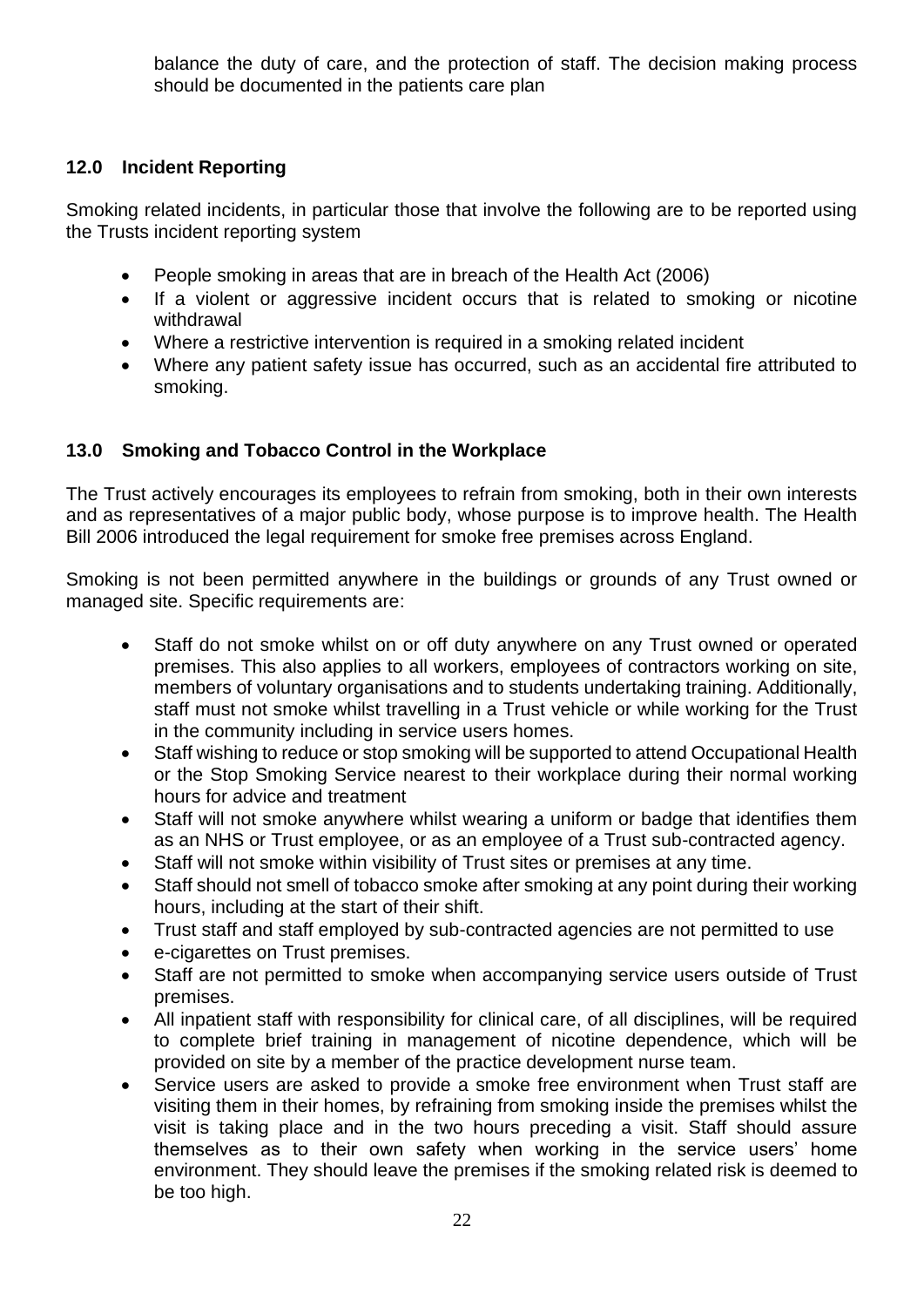**All visitors** have responsibilities to:

• Observe smoke free policies and to refrain from smoking whilst on Trust premises. This includes all visitors who attend the Trust's premises either on business or to accompany or visit relatives or friends who are service users.

#### **13.1 Regulations and Actions**

It is a criminal offence for anyone to sell, transport or possess illegal tobacco products. Penalties for such offences may include imprisonment and/or fines including fines of up to £5000 for any manager allowing their premises to be used for such activities.

The selling/storing and dealing in any way of illegal cigarettes and tobacco on Trust premises will not be tolerated.

The Trust will fully co-operate with Law Enforcement agencies, such as HM Revenue and Customs, in their investigations. Any such illegal activity will be considered as gross misconduct and will result in appropriate disciplinary action.

#### **13.2 Managing risks associated with smoking activity**

**Staff should** remove themselves from any smoke filled location. Such occurrences should be reported immediately using the Trust incident reporting system, and to the appropriate manager. If illicit smoking has been inside a Trust building, and/or resulted in potential second-hand smoke exposure to staff or service users, an eIRF (incident) form should be completed. Staff reporting breaches of the policy should use the following Cause Groups to report on the Trusts incident reporting system

| Cause Group: | Security                    |
|--------------|-----------------------------|
| Cause:       | <b>Unauthorised Smoking</b> |

#### **13.3 Co-operation and Co-ordination with Landlords Housing Associations and Charities**

Some of the properties in which Trust staff work are owned by third parties such as NHS Property Services. The risk of smoking related fires is common to all organisations who work within residential health care provision. The management team on site, with the assistance of the Health and Safety manager, should seek to coordinate the risk control measures across all organisations. Measures may include the review of tenancy agreement to specify that smoking actively is restricted to designated smoking areas only and that a formal appropriate warning system will be operated for those unable to comply.

#### **13.4 Fire Detection and Fire Fighting Equipment**

All firefighting and detection systems must be serviced and maintained in full working order at all times regardless of ownership. Details of all servicing of fire detection and firefighting equipment is to be recorded in the onsite logbook. Any issues relating to the maintenance of such equipment that cannot be resolved locally are to be notified to the Fire Safety Assurance Officer.

#### **13.5 Vaping/e-cigarette Risk Assessment**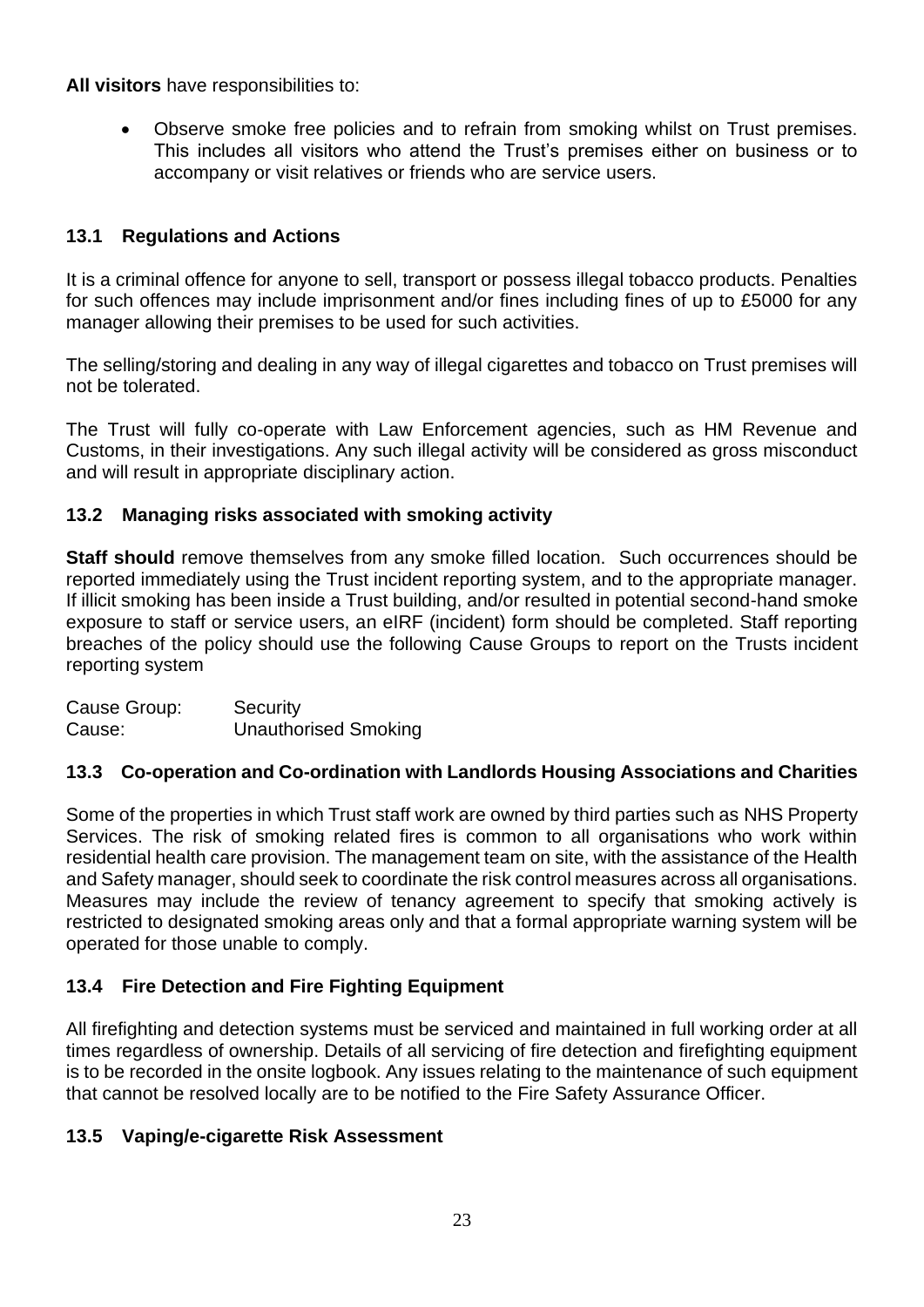At each ward a vaping/e-cigarette risk assessment should be completed. This risk assessment should identify the fire and passive smoking risks from smoking and clearly set out the control measures that are to be implemented at the site to reduce the risks. A generic risk assessment is provided in Appendix x for information purposes. The Health and Safety Compliance Team is available to assist staff with this action.

#### **13.6 Dissemination and Implementation Arrangements**

This document will be circulated to all managers who will be required to cascade the information to members of their teams and to confirm receipt of the procedure and destruction of previous procedures/policies which this supersedes. It will be available to all staff via the Trust intranet. Managers will ensure that all staff are briefed on its contents and on what it means for them.

#### **13.7 Training Requirements**

For training requirements please refer to the Trust's Mandatory Training Policy in relation to fire safety management.

In addition staff working in inpatient services are required to undertake additional fire marshal training to act as a control measure for service user's smoking activities.

The Ward Manager must ensure that regular fire evacuation drills are held on site (a drill is required every 12 months). The details of the drill are to be recorded in the site fire log.

All services need to have enough trained fire warden staff available on shift to deal with a fire emergency. It is recommended that all clinical staff attend the fire co-ordinator training course.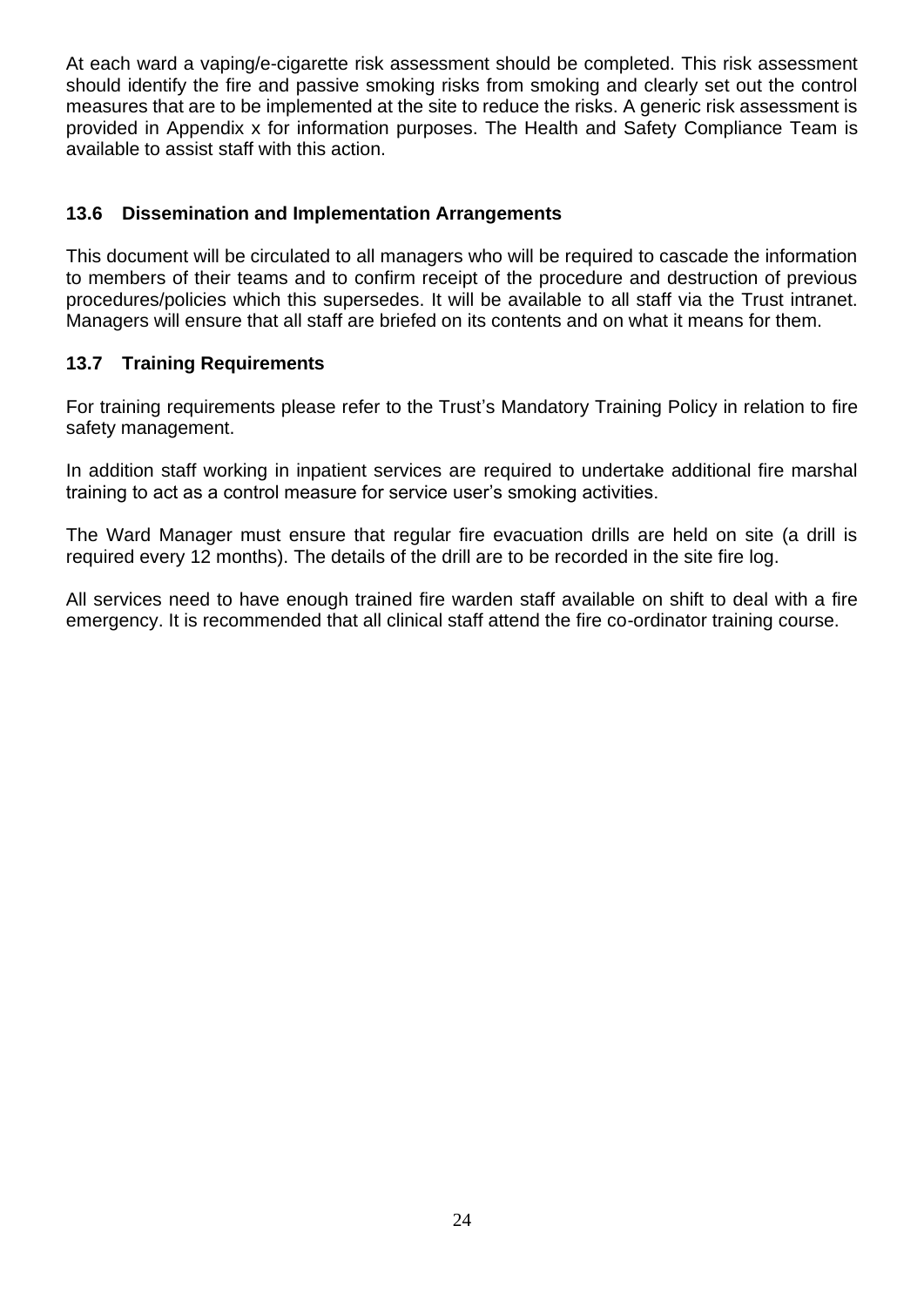#### **Appendix 1**



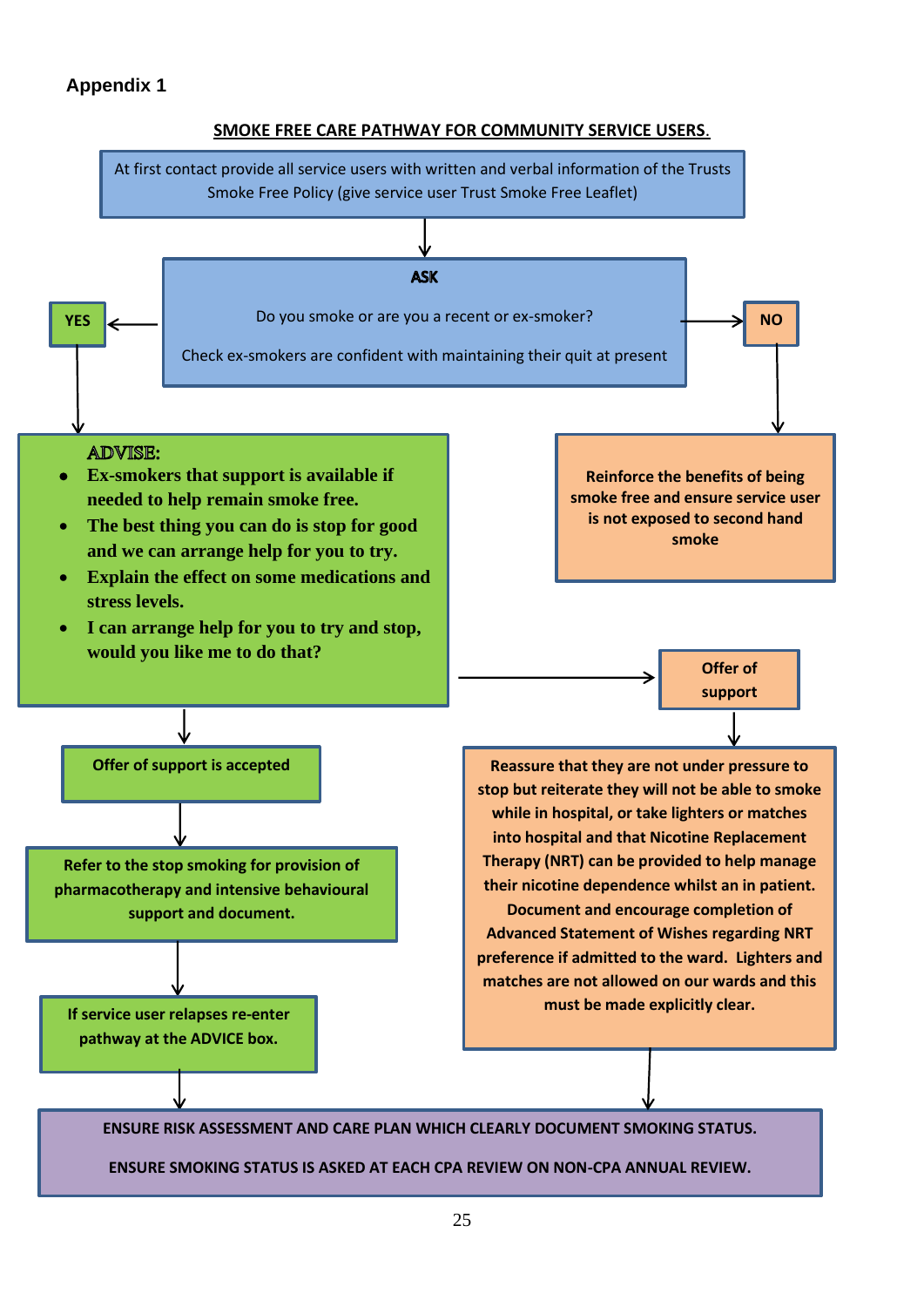#### **Appendix 2 Smoke-free care pathway for in-patients**

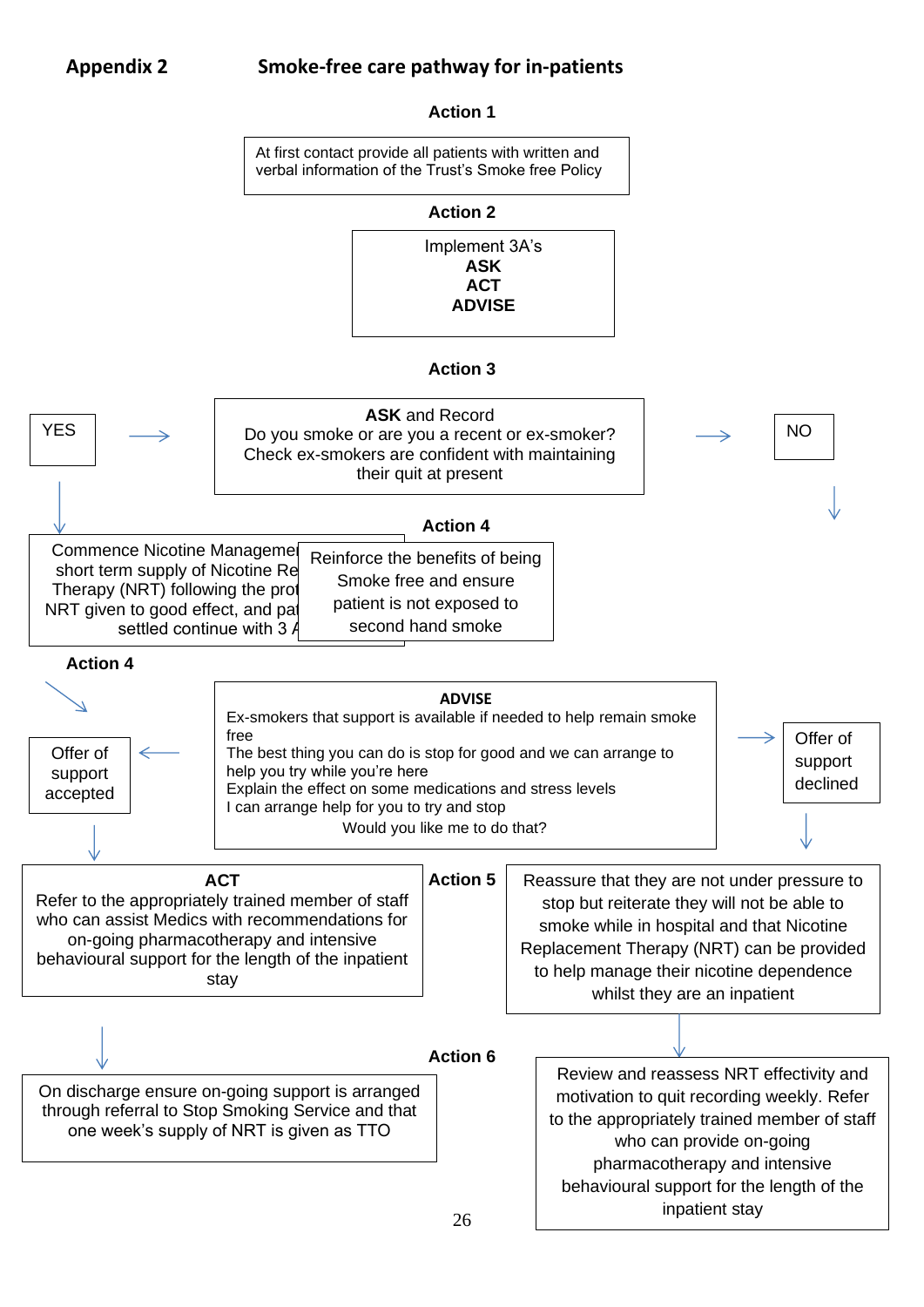**Appendix 3**

#### **Policy Monitoring Section**

**Criteria Number & Name** (if applicable):

*Where applicable duties outlined in the policy will be evidenced through monitoring of the other minimum requirements.*

*Where monitoring identifies any shortfall in compliance the group responsible for the Policy (as identified on the policy cover) shall be responsible for developing and monitoring any action plans to ensure future compliance.*

| Reference | Minimum Requirements to be     | Evidence for self | Process for     | Responsible        | Frequency of      |
|-----------|--------------------------------|-------------------|-----------------|--------------------|-------------------|
|           | monitored                      | assessment        | Monitoring      | Individual / Group | monitoring        |
|           | Effectiveness of the policy in | Whether patients  | Discussion with | Smoke free action  | 6 monthly for the |
|           | terms of evidence of patients  | are smoking on    | ward leads      | group              | first year then   |
|           | smoking on inpatient wards     | the wards         |                 |                    | annually          |
|           | Effectiveness of the policy in | Whether patients  | Discussion with | Smoke free action  | 6 monthly for the |
|           | terms of evidence of patients  | are smoking on    | service leads   | group              | first year then   |
|           | smoking on hospital grounds    | hospital grounds  |                 |                    | annually          |
|           |                                |                   |                 |                    |                   |
|           |                                |                   |                 |                    |                   |
|           |                                |                   |                 |                    |                   |

(please add as many lines as required)

**An explanation of the requirements is as follows:**

**Reference** standard where applicable.

**Minimum Requirements to be monitored** –For all other policies these will have to be determined by the policy owner.

**Evidence for self assessment** – the paragraph references and page numbers for the minimum requirements within the policy.

**Process for monitoring** – how the minimum requirement will be monitored eg audit.

**Responsible Individual / Group** – usually a group; who is responsible for monitoring the minimum requirements.

**Frequency of monitoring**- how often the monitoring should be reviewed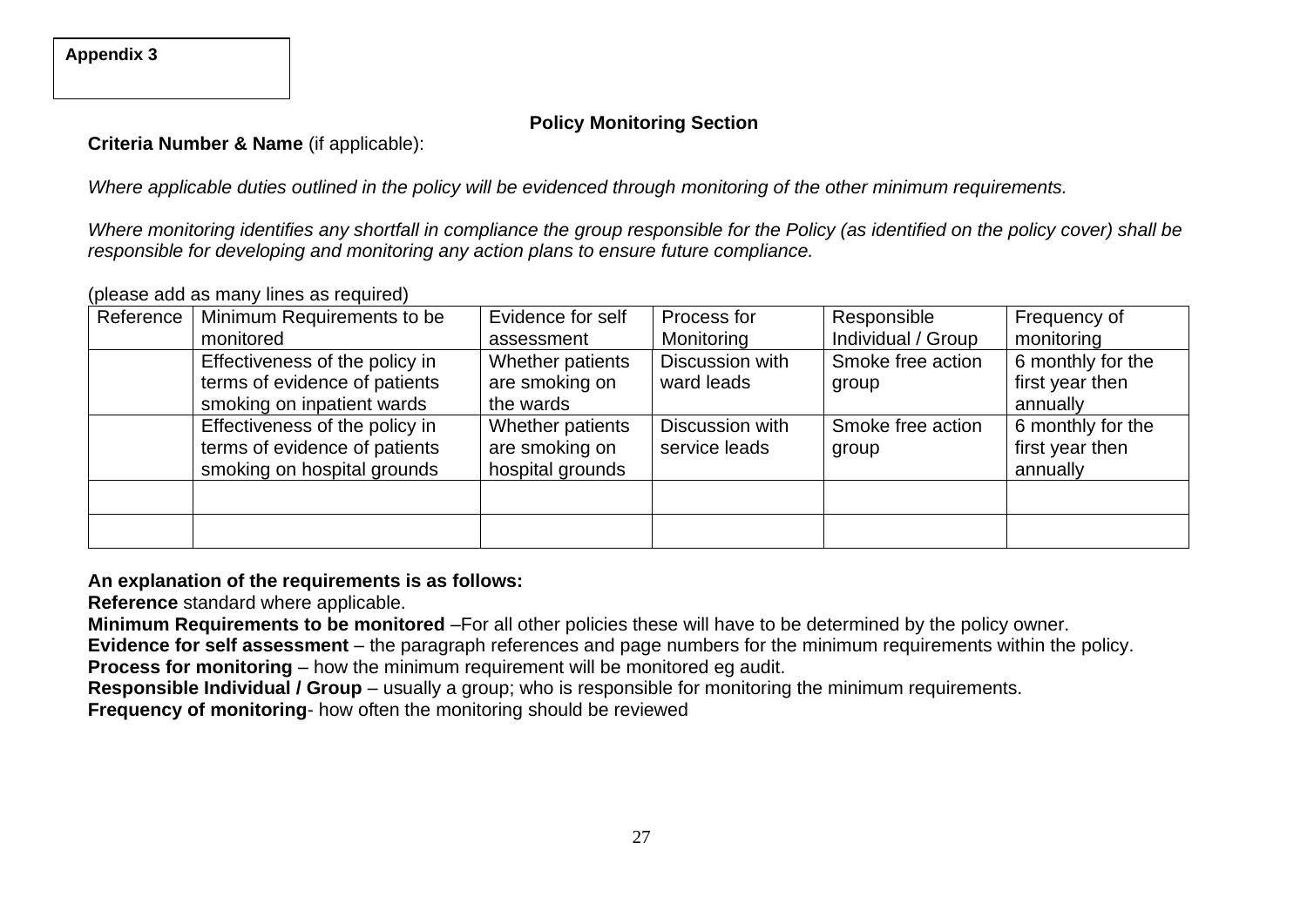### **Appendix 4**

#### **Policy Training Requirements**

#### **The purpose of this template is to provide assurance that any training implications have been considered**

| <b>Training topic:</b>                                           | <b>Smoke Free Policy</b>                                                                                                                                                                                                                             |
|------------------------------------------------------------------|------------------------------------------------------------------------------------------------------------------------------------------------------------------------------------------------------------------------------------------------------|
| Type of training:                                                | $\triangleright$ Fire Training as dictated in the Fire Management Policy<br>Training for staff in understanding what NRT is available for<br>➤<br>inpatients<br>Medics to have access to Trust formulary for prescribing the<br>initial requirements |
| Division(s) to which<br>the training is<br>applicable:           | <b>Mandatory Fire Training</b>                                                                                                                                                                                                                       |
| <b>Staff groups who</b><br>require the training:                 | All staff relevant to their role via mandatory training programme                                                                                                                                                                                    |
| <b>Update requirement:</b>                                       | Annual                                                                                                                                                                                                                                               |
| Who is responsible<br>for delivery of this<br>training?          | E-learning and face to face via the Fire Safety Assurance Officer                                                                                                                                                                                    |
| Have resources been<br>identified?                               | Yes                                                                                                                                                                                                                                                  |
| Has a training plan<br>been agreed?                              | Yes                                                                                                                                                                                                                                                  |
| <b>Where will</b><br>completion of this<br>training be recorded? | On u-Learn                                                                                                                                                                                                                                           |
| How is this training<br>going to be<br>monitored?                |                                                                                                                                                                                                                                                      |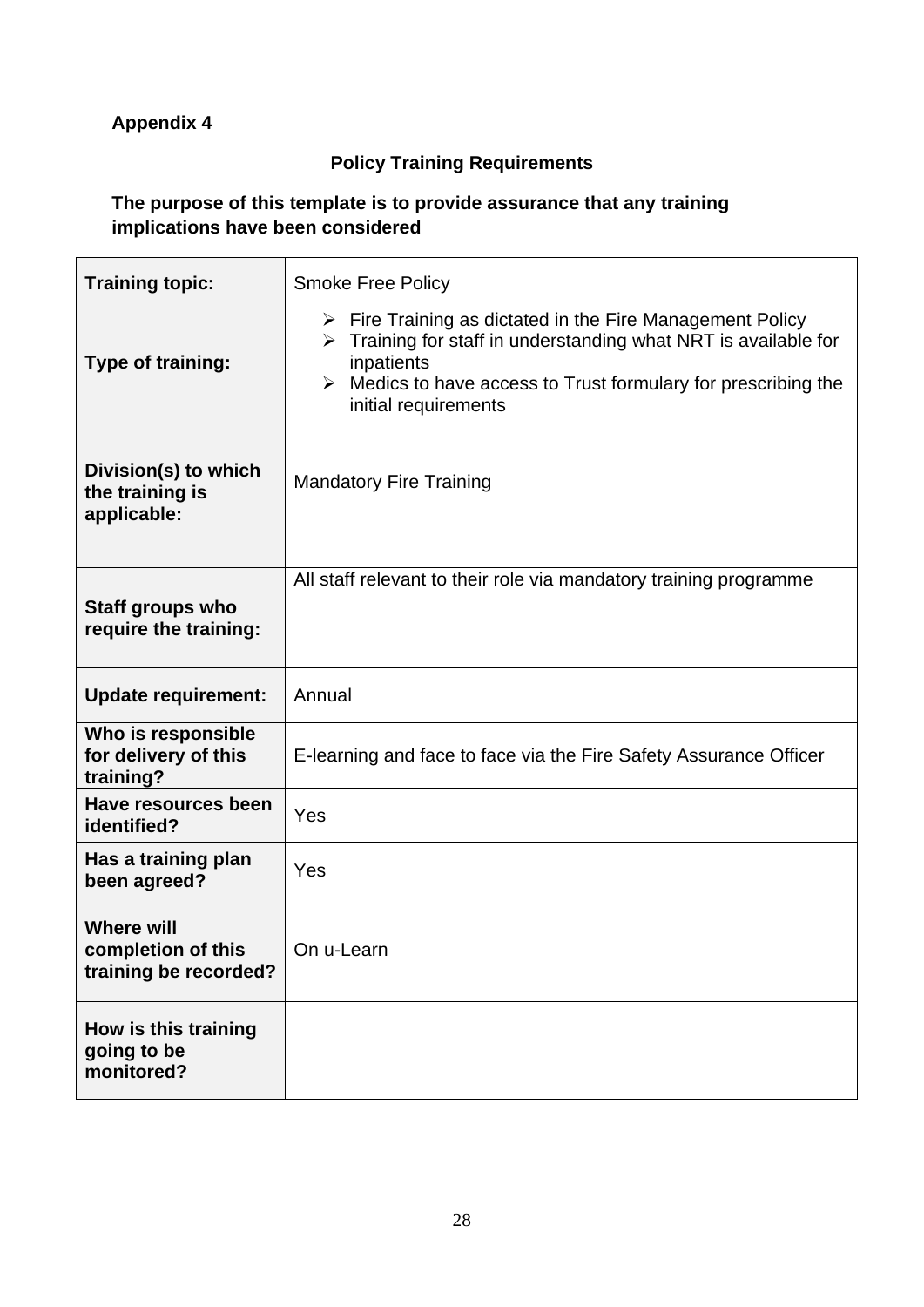# **Due Regard Screening Template**

| <b>Section 1</b>                                                                                     |                                       |                                             |                                                     |  |  |  |  |  |
|------------------------------------------------------------------------------------------------------|---------------------------------------|---------------------------------------------|-----------------------------------------------------|--|--|--|--|--|
| Name of activity/proposal                                                                            |                                       | <b>Fire Safety Management</b>               |                                                     |  |  |  |  |  |
| <b>Date Screening commenced</b>                                                                      |                                       | May 2018                                    |                                                     |  |  |  |  |  |
| Directorate / Service carrying out the<br><b>Assessment</b>                                          |                                       | Health and Safety Compliance Team           |                                                     |  |  |  |  |  |
| Name and role of person undertaking                                                                  |                                       | Paul Dickens, Fire Safety Assurance officer |                                                     |  |  |  |  |  |
| this Due Regard (Equality Analysis)                                                                  |                                       |                                             |                                                     |  |  |  |  |  |
| Give an overview of the aims, objectives and purpose of the proposal:                                |                                       |                                             |                                                     |  |  |  |  |  |
| AIMS: To minimise the incidence of fire throughout all premises provided by, or on behalf of         |                                       |                                             |                                                     |  |  |  |  |  |
| Leicestershire Partnership Trust. To minimise the impact of such occurrence on life safety, the      |                                       |                                             |                                                     |  |  |  |  |  |
| delivery of patient care, the environment and property. To provide a clearly defined management      |                                       |                                             |                                                     |  |  |  |  |  |
| structure for the delivery, control and monitoring of fire safety measures, enabling it to be shared |                                       |                                             |                                                     |  |  |  |  |  |
| across the organisation.                                                                             |                                       |                                             |                                                     |  |  |  |  |  |
| <b>OBJECTIVES:</b> To provide clear and concise direction on management structure and                |                                       |                                             |                                                     |  |  |  |  |  |
| responsibilities regarding fire safety                                                               |                                       |                                             |                                                     |  |  |  |  |  |
| PURPOSE: To provide an unambiguous statement of fire safety policy and guidance in respect           |                                       |                                             |                                                     |  |  |  |  |  |
| of management of fire safety within LPT. It applies wherever LPT owes a duty of care to service      |                                       |                                             |                                                     |  |  |  |  |  |
| users, staff and other individuals. It ensures that suitable and sufficient governance and           |                                       |                                             |                                                     |  |  |  |  |  |
| assurance arrangements are in place to manage fire-related matters and demonstrates due              |                                       |                                             |                                                     |  |  |  |  |  |
| diligence.                                                                                           |                                       |                                             |                                                     |  |  |  |  |  |
| <b>Section 2</b>                                                                                     |                                       |                                             |                                                     |  |  |  |  |  |
| <b>Protected Characteristic</b>                                                                      | <b>Could the proposal</b>             |                                             | <b>Could the proposal</b><br>have a negative impact |  |  |  |  |  |
|                                                                                                      | have a positive impact                |                                             |                                                     |  |  |  |  |  |
|                                                                                                      | Yes or No (give details)<br><b>No</b> |                                             | Yes or No (give details)<br><b>No</b>               |  |  |  |  |  |
| Age                                                                                                  |                                       |                                             |                                                     |  |  |  |  |  |
| <b>Disability</b>                                                                                    | <b>No</b>                             |                                             | <b>No</b>                                           |  |  |  |  |  |
| Gender reassignment                                                                                  | No                                    |                                             | No                                                  |  |  |  |  |  |
| Marriage and Civil Partnership                                                                       | <b>No</b>                             |                                             | <b>No</b>                                           |  |  |  |  |  |
| <b>Pregnancy and Maternity</b>                                                                       | <b>No</b>                             |                                             | <b>No</b>                                           |  |  |  |  |  |
| Race                                                                                                 | <b>No</b>                             |                                             | No                                                  |  |  |  |  |  |
| <b>Religion and Belief</b>                                                                           | <b>No</b>                             |                                             | No                                                  |  |  |  |  |  |
| Sex                                                                                                  | No                                    |                                             | No                                                  |  |  |  |  |  |
| <b>Sexual Orientation</b>                                                                            | No                                    |                                             | No                                                  |  |  |  |  |  |
| Other equality groups?                                                                               |                                       |                                             |                                                     |  |  |  |  |  |
| <b>Section 3</b>                                                                                     |                                       |                                             |                                                     |  |  |  |  |  |
| Does this activity propose major changes in terms of scale or significance for LPT? For              |                                       |                                             |                                                     |  |  |  |  |  |
| example, is there a clear indication that, although the proposal is minor it is likely to have       |                                       |                                             |                                                     |  |  |  |  |  |
| a major affect for people from an equality group/s? Please tick appropriate box below.               |                                       |                                             |                                                     |  |  |  |  |  |
| Yes<br>No<br>High risk: Complete a full EIA starting click here to<br>Low risk: Go to Section 4.     |                                       |                                             |                                                     |  |  |  |  |  |
|                                                                                                      |                                       |                                             |                                                     |  |  |  |  |  |
| proceed to Part B<br><b>Section 4</b>                                                                |                                       |                                             |                                                     |  |  |  |  |  |
| It this proposal is low risk please give evidence or justification for how you                       |                                       |                                             |                                                     |  |  |  |  |  |
| reached this decision:                                                                               |                                       |                                             |                                                     |  |  |  |  |  |
| Sign off that this proposal is low risk and does not require a full Equality Analysis:               |                                       |                                             |                                                     |  |  |  |  |  |

**Head of Service Signed**: Bernadette Keavney **Date**: 25 February 2019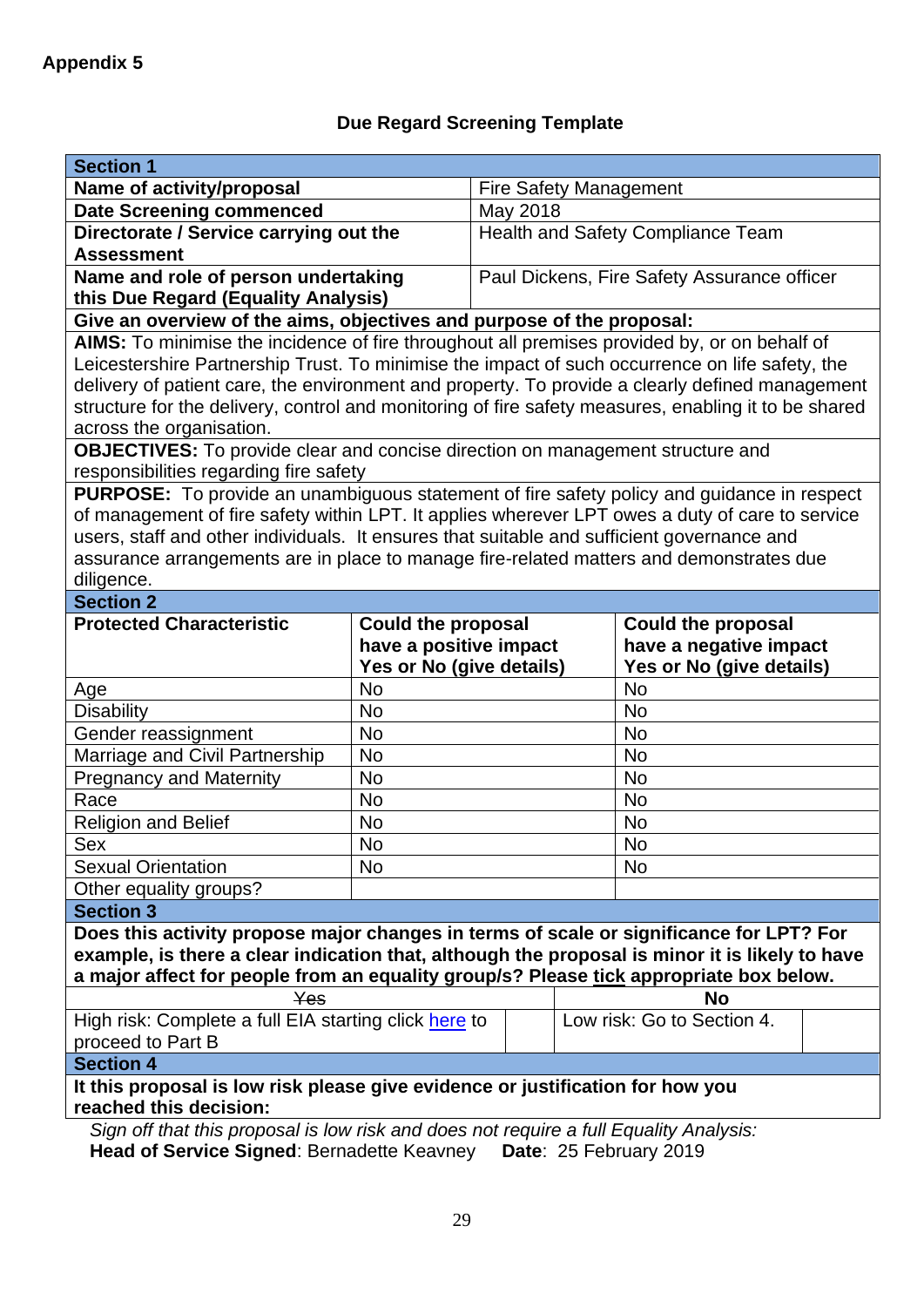# **The NHS Constitution**

# **NHS Core Principles – Checklist**

# **Please tick below those principles that apply to this policy**

**The NHS will provide a universal service for all based on clinical need, not ability to pay.** 

**The NHS will provide a comprehensive range of services**

| Shape its services around the needs and preferences of individual<br>patients, their families and their carers                         |                 |
|----------------------------------------------------------------------------------------------------------------------------------------|-----------------|
| Respond to different needs of different sectors of the population                                                                      |                 |
| Work continuously to improve quality services and to minimise errors                                                                   | $\triangledown$ |
| <b>Support and value its staff</b>                                                                                                     |                 |
| Work together with others to ensure a seamless service for patients                                                                    | ☑               |
| Help keep people healthy and work to reduce health inequalities                                                                        |                 |
| Respect the confidentiality of individual patients and provide open<br>access to information about services, treatment and performance | ⊠               |